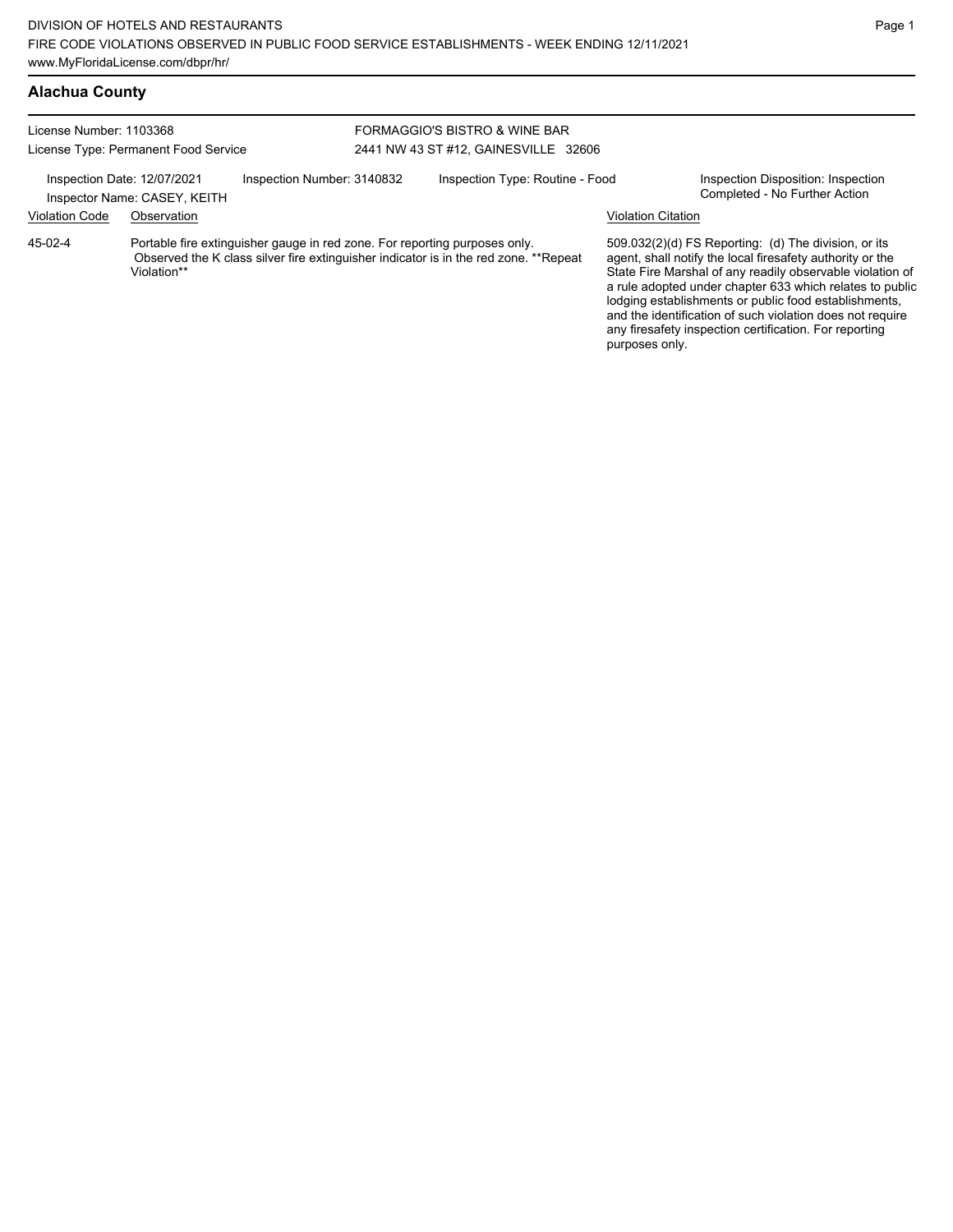#### **Brevard County**

License Number: 1503786 License Type: Permanent Food Service

#### POMPANO GRILL 110 N BREVARD AVE, COCOA BCH 329312948

Inspection Date: 12/07/2021 Inspection Number: 3087605 Inspection Type: Routine - Food Inspection Disposition: Inspection<br>Inspector Name: HICKS GEORGE RANDY

Inspector Name: HICKS, GEORGE RANDY Violation Code Observation Violation Citation

Use of cooking equipment producing grease laden vapors/smoke with no hood suppression system installed. Notified Fire AHJ. For reporting purposes only. Tabletop fryer. Relocated to under hood system. \*\*Corrective Action Taken\*\* 45-04-4

509.032(2)(d) FS Reporting: (d) The division, or its agent, shall notify the local firesafety authority or the State Fire Marshal of any readily observable violation of a rule adopted under chapter 633 which relates to public lodging establishments or public food establishments, and the identification of such violation does not require any firesafety inspection certification. For reporting purposes only.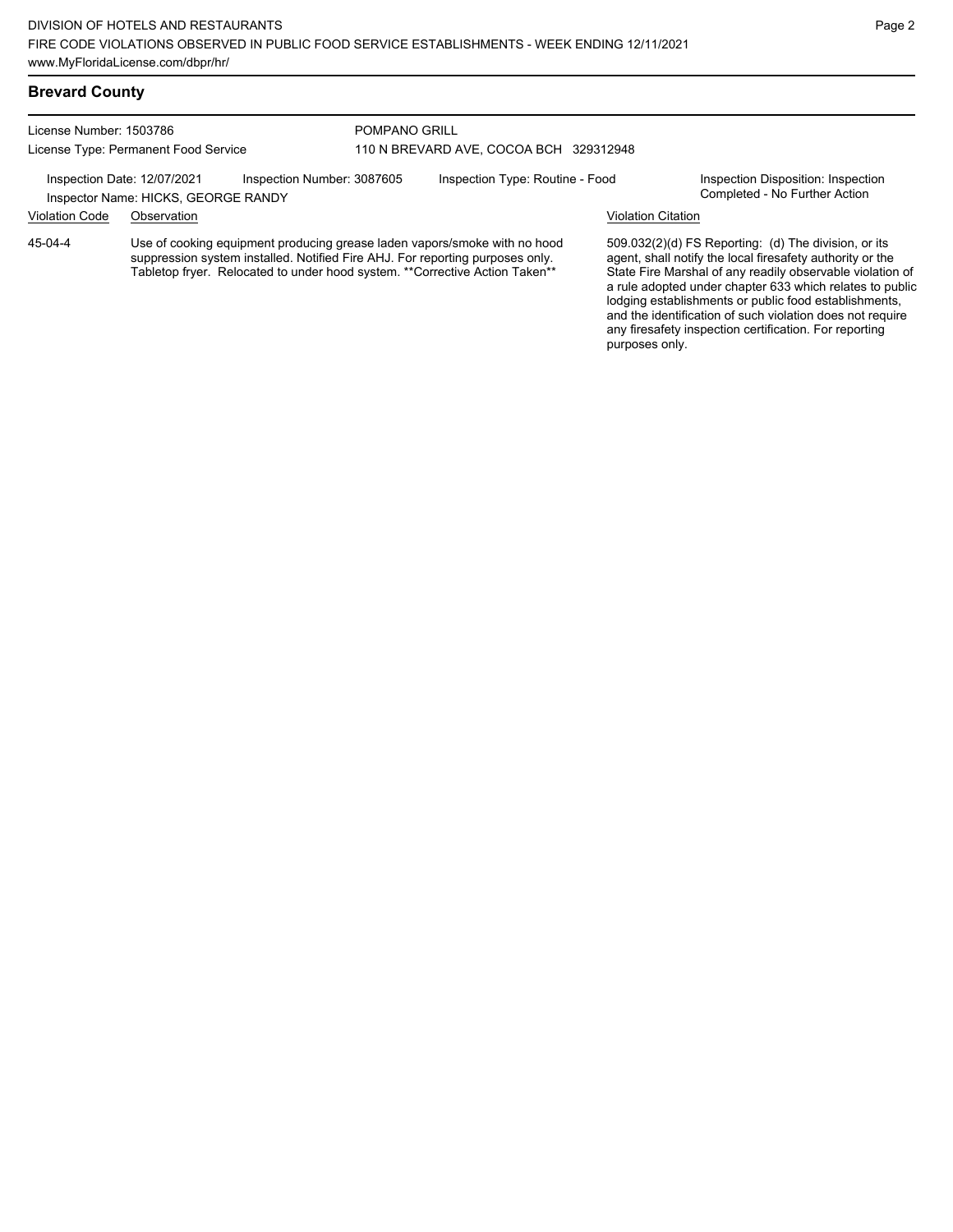| <b>Broward County</b>                                                                       |                                                               |                                                                                                                     |                                 |                                                                               |                                                                     |                                                                                                                                                                                                                                                                                                                                                                                                                            |
|---------------------------------------------------------------------------------------------|---------------------------------------------------------------|---------------------------------------------------------------------------------------------------------------------|---------------------------------|-------------------------------------------------------------------------------|---------------------------------------------------------------------|----------------------------------------------------------------------------------------------------------------------------------------------------------------------------------------------------------------------------------------------------------------------------------------------------------------------------------------------------------------------------------------------------------------------------|
| License Number: 1618635                                                                     |                                                               |                                                                                                                     |                                 | PAPA JOHNS PIZZA #915                                                         |                                                                     |                                                                                                                                                                                                                                                                                                                                                                                                                            |
|                                                                                             | License Type: Permanent Food Service                          |                                                                                                                     |                                 | 7811 W SUNRISE BLVD, PLANTATION 33313                                         |                                                                     |                                                                                                                                                                                                                                                                                                                                                                                                                            |
| Inspection Date: 12/09/2021<br>Inspection Number: 3101610<br>Inspector Name: ROGERS, VERNEL |                                                               |                                                                                                                     | Inspection Type: Routine - Food |                                                                               | Inspection Disposition: Inspection<br>Completed - No Further Action |                                                                                                                                                                                                                                                                                                                                                                                                                            |
| <b>Violation Code</b>                                                                       | Observation                                                   |                                                                                                                     |                                 |                                                                               | <b>Violation Citation</b>                                           |                                                                                                                                                                                                                                                                                                                                                                                                                            |
| $46 - 01 - 4$                                                                               |                                                               | Marked exit/path to marked exit blocked. For reporting purposes only. Main<br>removed boxes. ** Corrected On-Site** |                                 | kitchen exit door- observed exit door being blocked by empty boxes. Operator  | purposes only.                                                      | 509.032(2)(d) FS Reporting: (d) The division, or its<br>agent, shall notify the local firesafety authority or the<br>State Fire Marshal of any readily observable violation of<br>a rule adopted under chapter 633 which relates to public<br>lodging establishments or public food establishments,<br>and the identification of such violation does not require<br>any firesafety inspection certification. For reporting |
| License Number: 1620771                                                                     |                                                               |                                                                                                                     | <b>SUBS CAFE</b>                |                                                                               |                                                                     |                                                                                                                                                                                                                                                                                                                                                                                                                            |
|                                                                                             | License Type: Permanent Food Service                          |                                                                                                                     | 7711 NOVA DR, DAVIE 33324       |                                                                               |                                                                     |                                                                                                                                                                                                                                                                                                                                                                                                                            |
|                                                                                             | Inspection Date: 12/08/2021<br>Inspector Name: SMITH, CORETTA | Inspection Number: 3150651                                                                                          |                                 | Inspection Type: Routine - Food                                               |                                                                     | Inspection Disposition: Inspection<br>Completed - No Further Action                                                                                                                                                                                                                                                                                                                                                        |
| <b>Violation Code</b>                                                                       | Observation                                                   |                                                                                                                     |                                 |                                                                               | <b>Violation Citation</b>                                           |                                                                                                                                                                                                                                                                                                                                                                                                                            |
| $46 - 01 - 4$                                                                               |                                                               |                                                                                                                     |                                 | Marked exit/path to marked exit blocked. Observed marked exit door at kitchen |                                                                     | 509.032(2)(d) FS Reporting: (d) The division, or its                                                                                                                                                                                                                                                                                                                                                                       |

back door blocked by water fountain, single service items and crates. For reporting purposes only.

509.032(2)(d) FS Reporting: (d) The division, or its agent, shall notify the local firesafety authority or the State Fire Marshal of any readily observable violation of a rule adopted under chapter 633 which relates to public lodging establishments or public food establishments, and the identification of such violation does not require any firesafety inspection certification. For reporting purposes only.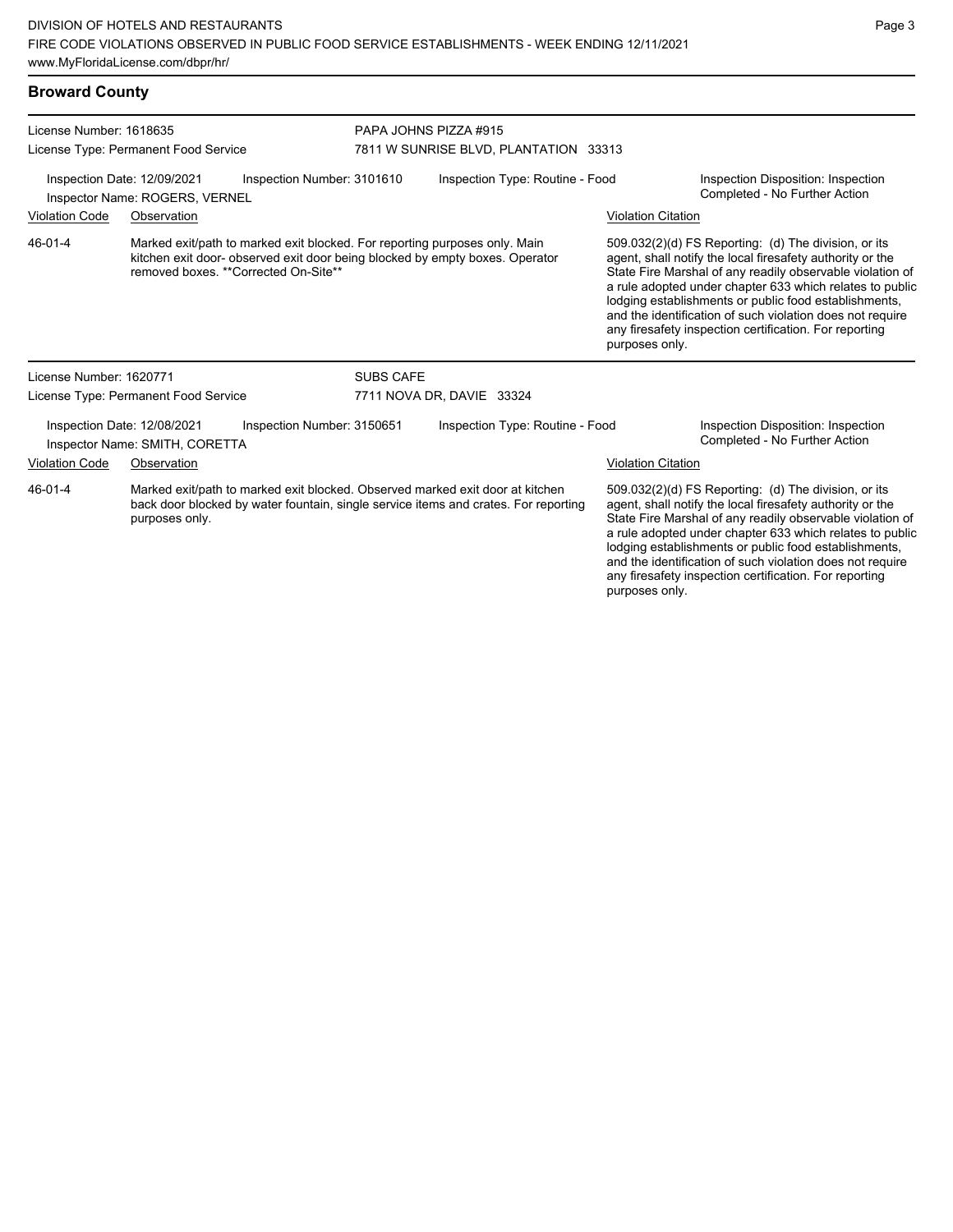| License Number: 2001424                                                                                                                                                                                                                          |             |  | DAQ SHACK & PACKAGE STORE        |                |                                                                                                                                                                                                                                                                                                                                                                                                                              |  |
|--------------------------------------------------------------------------------------------------------------------------------------------------------------------------------------------------------------------------------------------------|-------------|--|----------------------------------|----------------|------------------------------------------------------------------------------------------------------------------------------------------------------------------------------------------------------------------------------------------------------------------------------------------------------------------------------------------------------------------------------------------------------------------------------|--|
| License Type: Permanent Food Service                                                                                                                                                                                                             |             |  | 1754 WELLS RD, ORANGE PARK 32073 |                |                                                                                                                                                                                                                                                                                                                                                                                                                              |  |
| Inspection Number: 3104310<br>Inspection Date: 12/08/2021<br>Inspector Name: BIAVA, GRANT                                                                                                                                                        |             |  | Inspection Type: Routine - Food  |                | Inspection Disposition: Administrative<br>complaint recommended                                                                                                                                                                                                                                                                                                                                                              |  |
| <b>Violation Code</b>                                                                                                                                                                                                                            | Observation |  |                                  |                | Violation Citation                                                                                                                                                                                                                                                                                                                                                                                                           |  |
| 48-04-4<br>Propane tank (larger than 2.7 lb. water capacity/1 lb. gas capacity) located inside<br>of the building. For reporting purposes only.<br>Seven tanks in storage area by office, employee moved tanks outside. **Corrected<br>On-Site** |             |  |                                  | purposes only. | $509.032(2)(d)$ FS Reporting: (d) The division, or its<br>agent, shall notify the local firesafety authority or the<br>State Fire Marshal of any readily observable violation of<br>a rule adopted under chapter 633 which relates to public<br>lodging establishments or public food establishments,<br>and the identification of such violation does not require<br>any firesafety inspection certification. For reporting |  |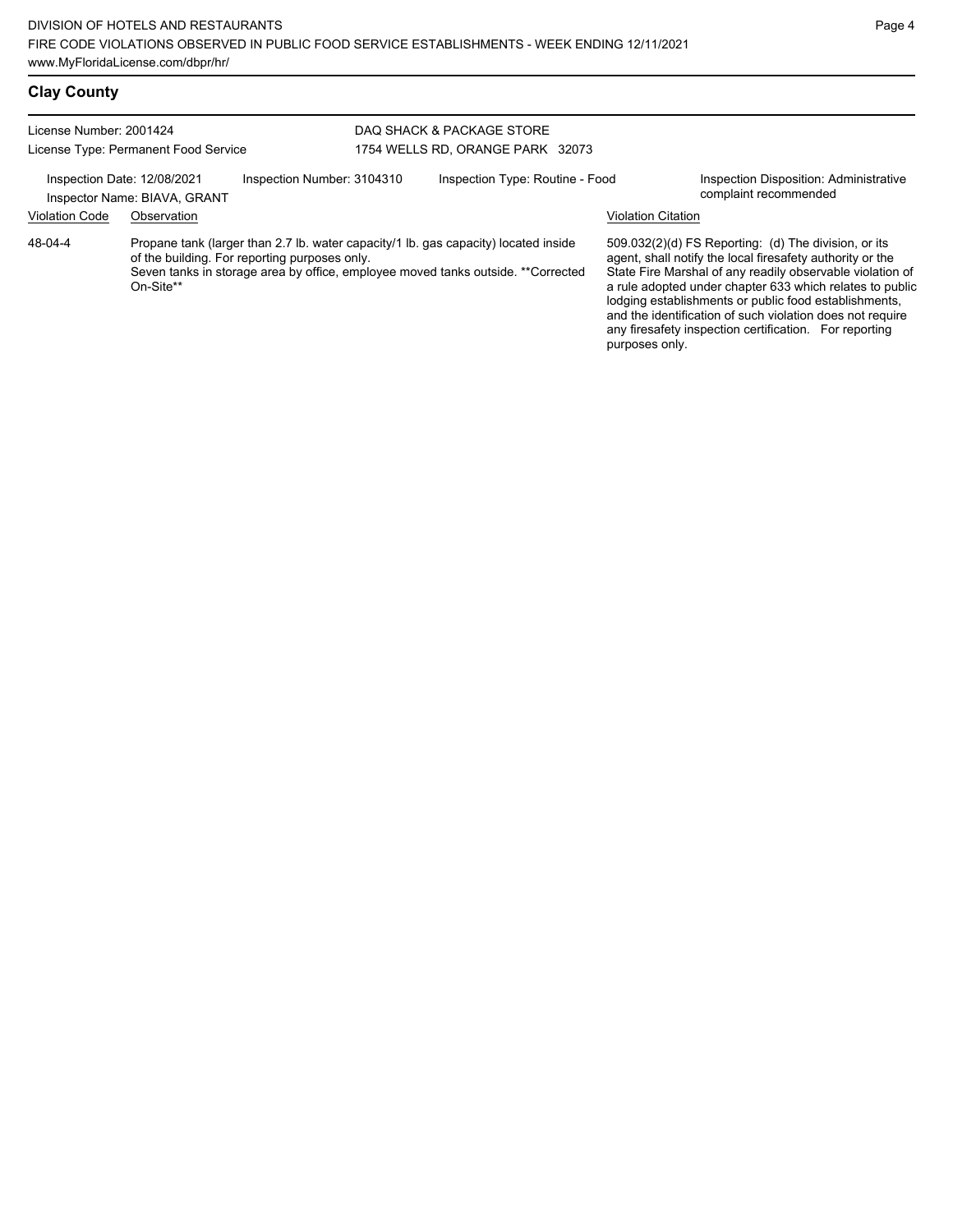#### **Dade County**

License Number: 2336808 License Type: Permanent Food Service HOTEL INDIGO MIAMI BRICKELL/ ATWELL SUITES MIAMI BRICKELL 145 SW 11 STREET, MIAMI 33130 Inspection Date: 12/08/2021 Inspection Number: 3110037 Inspection Type: Routine - Food Inspection Disposition: Call Back -Complied Inspector Name: CABANAS, NATALIE Violation Code Observation Violation Citation - From initial inspection : No current insurance inspector boiler report or boiler certificate available for boiler. For reporting purposes only. At the time of the inspection observed two boilers with 700,000 btu, No boiler certificate provided establishment is in process to get certified. - From follow-up inspection 2021-11-08: No current insurance inspector boiler report or boiler certificate available for boiler. For reporting purposes only. At the time of the inspection observed two boilers with 700,000 btu, No boiler certificate provided establishment is in process to get certified. \*\*Time Extended\*\* - From follow-up inspection 2021-12-08: From initial inspection : No current insurance inspector boiler report or boiler certificate available for boiler. For reporting purposes only. At the time of the inspection observed two boilers with 700,000 btu, No boiler certificate provided establishment is in process to get certified. - From follow-up inspection 2021-11-08: No current insurance inspector boiler report or boiler certificate available for boiler. For reporting purposes only. At the time of the inspection observed two boilers with 700,000 btu, No boiler certificate provided establishment is in process to get certified. \*\*Time Extended\*\* 61C-1.004(10) FAC Reporting: (10) Heating and ventilation - The heating and ventilation system shall be kept in good repair or be installed to maintain a minimum of 68 degrees Fahrenheit throughout the building. The insurance inspectors boiler report is required annually for power boilers and high pressure/high temperature boilers and biannually for low pressure steam or vapor heating boilers and shall be posted in the boiler room. For reporting purposes only. 48-01-5 License Number: 2332535 License Type: Permanent Food Service VIA EMILIA 1120 15 ST, MIAMI BEACH 33139 Inspection Date: 12/10/2021 Inspection Number: 3109464 Inspection Type: Routine - Food Inspection Disposition: Warning Inspector Name: ELDER, AUDREY **Inspector Name: ELDER**, AUDREY Violation Code Observation **Violation Citation** Violation Citation Citation Marked exit/path to marked exit blocked. For reporting purposes only. Observed plastic container and chairs stored in front of back exit door. 509.032(2)(d) FS Reporting: (d) The division, or its agent, shall notify the local firesafety authority or the State Fire Marshal of any readily observable violation of a rule adopted under chapter 633 which relates to public 46-01-4

lodging establishments or public food establishments, and the identification of such violation does not require any firesafety inspection certification. For reporting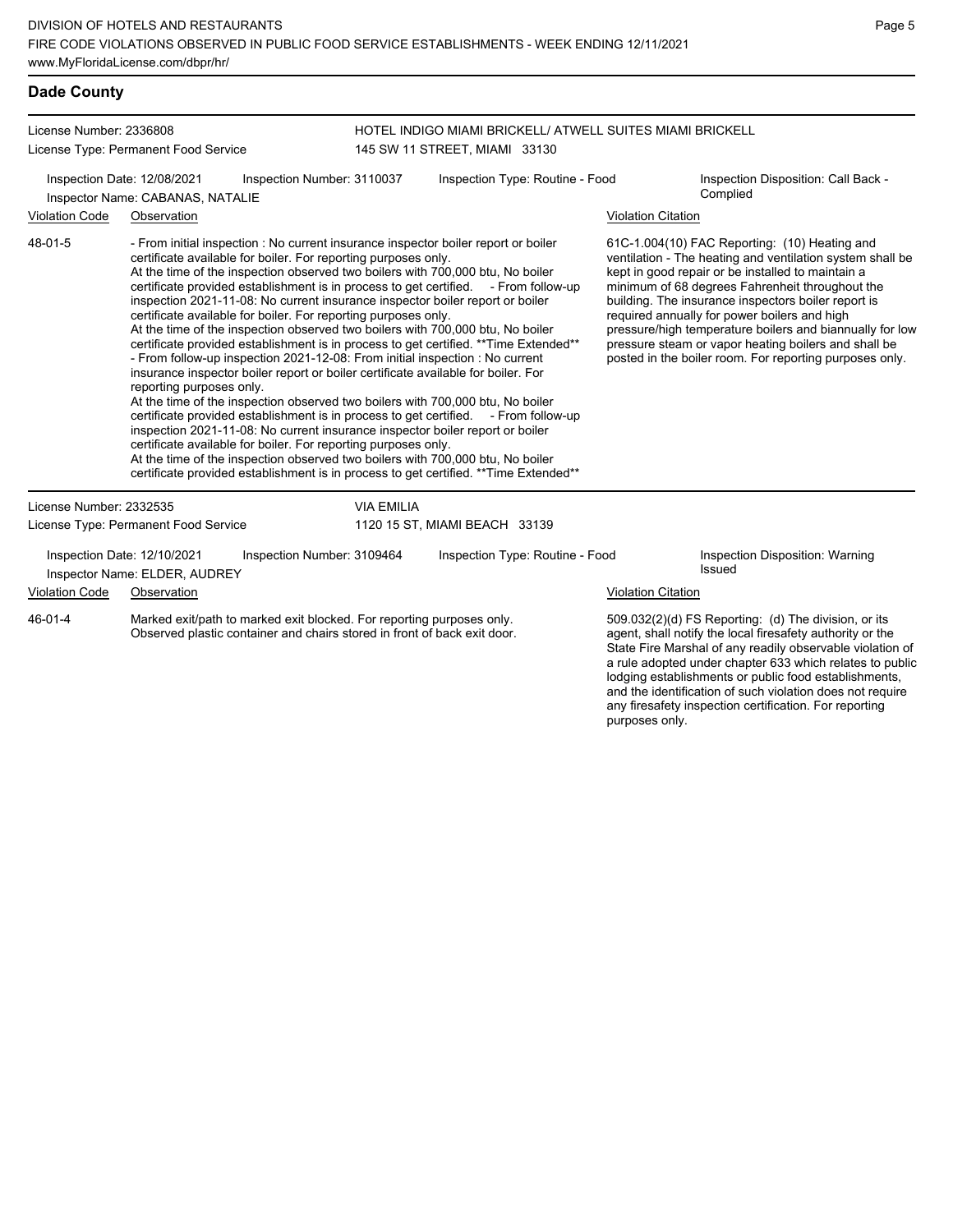#### **Duval County**

| License Number: 2608646 |                                                                                                                                                                                                                                                                                                                                         |                            | <b>MARKET PLACE #3</b>                   |                                                                                                                                                                                                                                                                                                                                                                                                                                                                                                          |  |  |  |
|-------------------------|-----------------------------------------------------------------------------------------------------------------------------------------------------------------------------------------------------------------------------------------------------------------------------------------------------------------------------------------|----------------------------|------------------------------------------|----------------------------------------------------------------------------------------------------------------------------------------------------------------------------------------------------------------------------------------------------------------------------------------------------------------------------------------------------------------------------------------------------------------------------------------------------------------------------------------------------------|--|--|--|
|                         | License Type: Permanent Food Service                                                                                                                                                                                                                                                                                                    |                            | 6909 RAMONA BLVD, JACKSONVILLE 32205     |                                                                                                                                                                                                                                                                                                                                                                                                                                                                                                          |  |  |  |
|                         | Inspection Date: 12/04/2021<br>Inspector Name: ESPINOSA-BECKERT, ILIANA                                                                                                                                                                                                                                                                 | Inspection Number: 3109207 | Inspection Type: Routine - Food          | Inspection Disposition: Inspection<br>Completed - No Further Action                                                                                                                                                                                                                                                                                                                                                                                                                                      |  |  |  |
| <b>Violation Code</b>   | Observation                                                                                                                                                                                                                                                                                                                             |                            |                                          | <b>Violation Citation</b>                                                                                                                                                                                                                                                                                                                                                                                                                                                                                |  |  |  |
| 45-02-4                 | Portable fire extinguisher gauge in red zone. For reporting purposes only. By cook<br>line                                                                                                                                                                                                                                              |                            |                                          | 509.032(2)(d) FS Reporting: (d) The division, or its<br>agent, shall notify the local firesafety authority or the<br>State Fire Marshal of any readily observable violation of<br>a rule adopted under chapter 633 which relates to public<br>lodging establishments or public food establishments,<br>and the identification of such violation does not require<br>any firesafety inspection certification. For reporting<br>purposes only.                                                             |  |  |  |
| License Number: 2612054 |                                                                                                                                                                                                                                                                                                                                         |                            | <b>CURRENTS RIVERVIEW BISTRO</b>         |                                                                                                                                                                                                                                                                                                                                                                                                                                                                                                          |  |  |  |
|                         | License Type: Permanent Food Service                                                                                                                                                                                                                                                                                                    |                            | 841 PRUDENTIAL DR, JACKSONVILLE 32207    |                                                                                                                                                                                                                                                                                                                                                                                                                                                                                                          |  |  |  |
|                         | Inspection Date: 12/06/2021<br>Inspector Name: YOUNG, JENNIFER                                                                                                                                                                                                                                                                          | Inspection Number: 3131809 | Inspection Type: Routine - Food          | <b>Inspection Disposition: Emergency</b><br>order recommended                                                                                                                                                                                                                                                                                                                                                                                                                                            |  |  |  |
| <b>Violation Code</b>   | Observation                                                                                                                                                                                                                                                                                                                             |                            |                                          | <b>Violation Citation</b>                                                                                                                                                                                                                                                                                                                                                                                                                                                                                |  |  |  |
| 48-01-5                 | No current insurance inspector boiler report or boiler certificate available for boiler.<br>For reporting purposes only.<br>Boiler certificate expired 8/2/21                                                                                                                                                                           |                            |                                          | 61C-1.004(10) FAC Reporting: (10) Heating and<br>ventilation - The heating and ventilation system shall be<br>kept in good repair or be installed to maintain a<br>minimum of 68 degrees Fahrenheit throughout the<br>building. The insurance inspectors boiler report is<br>required annually for power boilers and high<br>pressure/high temperature boilers and biannually for low<br>pressure steam or vapor heating boilers and shall be<br>posted in the boiler room. For reporting purposes only. |  |  |  |
| 48-01-5                 | - From initial inspection : No current insurance inspector boiler report or boiler<br>certificate available for boiler. For reporting purposes only.<br>Boiler certificate expired 8/2/21 - From follow-up inspection 2021-12-08: No<br>change **Time Extended** - From follow-up inspection 2021-12-08: No change<br>**Time Extended** |                            |                                          | 61C-1.004(10) FAC Reporting: (10) Heating and<br>ventilation - The heating and ventilation system shall be<br>kept in good repair or be installed to maintain a<br>minimum of 68 degrees Fahrenheit throughout the<br>building. The insurance inspectors boiler report is<br>required annually for power boilers and high<br>pressure/high temperature boilers and biannually for low<br>pressure steam or vapor heating boilers and shall be<br>posted in the boiler room. For reporting purposes only. |  |  |  |
| 48-01-5                 | - From initial inspection : No current insurance inspector boiler report or boiler<br>certificate available for boiler. For reporting purposes only.<br>Boiler certificate expired 8/2/21 - From follow-up inspection 2021-12-08: No<br>change ** Time Extended**                                                                       |                            |                                          | 61C-1.004(10) FAC Reporting: (10) Heating and<br>ventilation - The heating and ventilation system shall be<br>kept in good repair or be installed to maintain a<br>minimum of 68 degrees Fahrenheit throughout the<br>building. The insurance inspectors boiler report is<br>required annually for power boilers and high<br>pressure/high temperature boilers and biannually for low<br>pressure steam or vapor heating boilers and shall be<br>posted in the boiler room. For reporting purposes only. |  |  |  |
| License Number: 2608566 |                                                                                                                                                                                                                                                                                                                                         | <b>J J'S CAFE</b>          |                                          |                                                                                                                                                                                                                                                                                                                                                                                                                                                                                                          |  |  |  |
|                         | License Type: Permanent Food Service                                                                                                                                                                                                                                                                                                    |                            | 6622 SOUTHPOINT DR S, JACKSONVILLE 32216 |                                                                                                                                                                                                                                                                                                                                                                                                                                                                                                          |  |  |  |
|                         | Inspection Date: 12/08/2021<br>Inspector Name: VILBRUN, JOSUE                                                                                                                                                                                                                                                                           | Inspection Number: 3134226 | Inspection Type: Routine - Food          | Inspection Disposition: Inspection<br>Completed - No Further Action                                                                                                                                                                                                                                                                                                                                                                                                                                      |  |  |  |
| <b>Violation Code</b>   | Observation                                                                                                                                                                                                                                                                                                                             |                            |                                          | <b>Violation Citation</b>                                                                                                                                                                                                                                                                                                                                                                                                                                                                                |  |  |  |
| 45-04-4                 | Use of cooking equipment producing grease laden vapors/smoke with no hood<br>suppression system installed. Notified Fire AHJ. For reporting purposes only.<br>Operator has flat top on prep table next to walk in cooler with no hood suppression<br>system.                                                                            |                            |                                          | 509.032(2)(d) FS Reporting: (d) The division, or its<br>agent, shall notify the local firesafety authority or the<br>State Fire Marshal of any readily observable violation of<br>a rule adopted under chapter 633 which relates to public<br>lodging establishments or public food establishments,                                                                                                                                                                                                      |  |  |  |

and the identification of such violation does not require any firesafety inspection certification. For reporting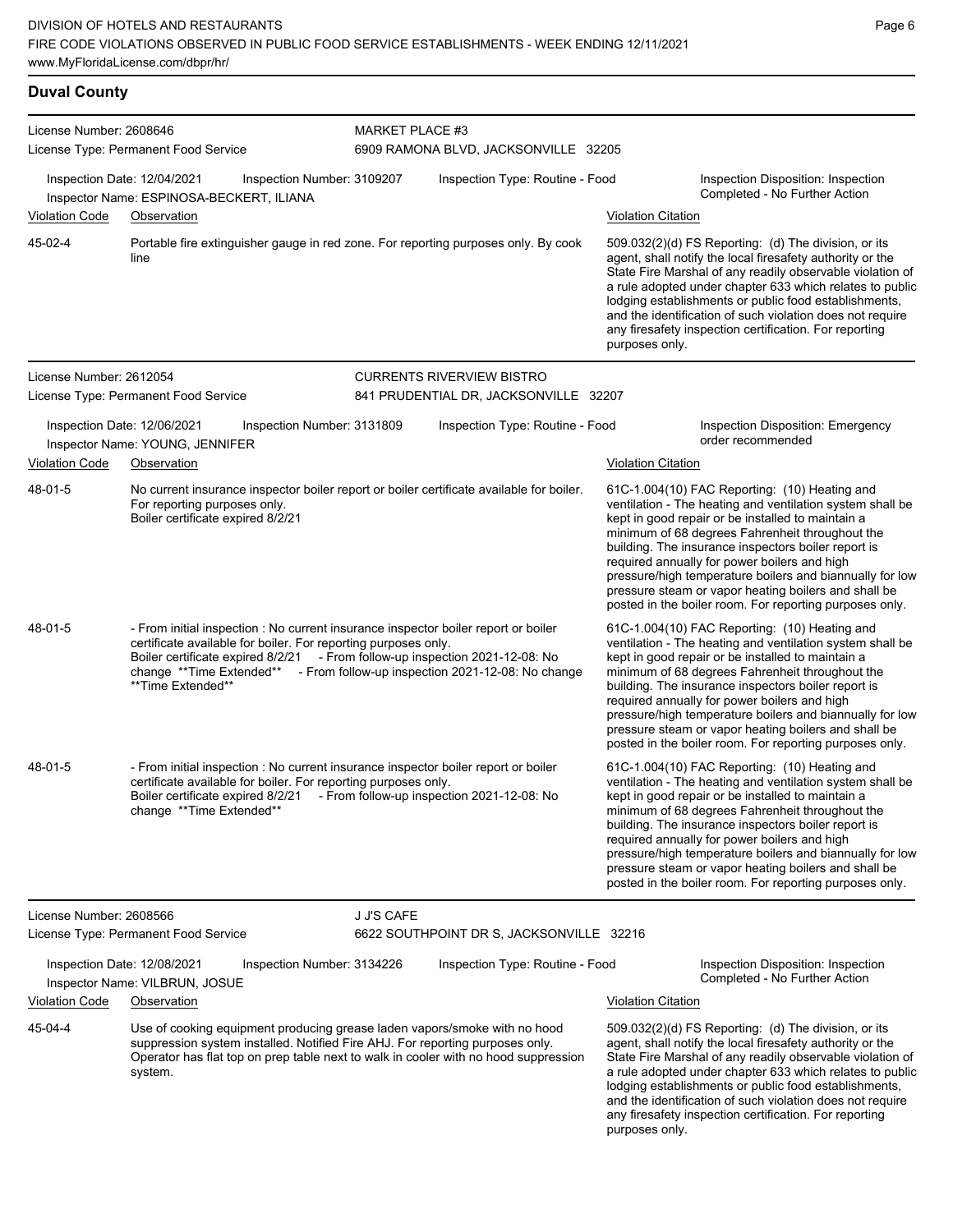**Duval County** License Number: 2612802 License Type: Permanent Food Service TERRA GAUCHA BRAZILIAN STEAKHOUSE 4483 SOUTHSIDE BLVD, JACKSONVILLE 32216 Inspection Date: 12/07/2021 Inspection Number: 3095957 Inspection Type: Routine - Food Inspection Disposition: Administrative complaint recommended Inspector Name: VILBRUN, JOSUE Violation Code Observation Violation Citation Marked exit/path to marked exit blocked. For reporting purposes only. Back exit door next to main walk in cooler blocked with chair and food cart. Moved by manager. \*\*Corrected On-Site\*\* 509.032(2)(d) FS Reporting: (d) The division, or its agent, shall notify the local firesafety authority or the State Fire Marshal of any readily observable violation of a rule adopted under chapter 633 which relates to public lodging establishments or public food establishments, and the identification of such violation does not require any firesafety inspection certification. For reporting purposes only. 46-01-4 License Number: 2615441 License Type: Permanent Food Service A-1 CATERING 3520 ST JOHNS BLUFF RD S #4 & 5, JACKSONVILLE 32224 Inspection Date: 12/06/2021 Inspection Number: 3114774 Inspection Type: Routine - Food Inspection Disposition: Inspection Inspector Name: FICHTER, GARRICK **Name: FICHTER, GARRICK** Name of Text of Text of Text of Text of Text of Text of Text of Text of Text of Text of Text of Text of Text of Text of Text of Text of Text of Text of Text of Text Violation Code Observation **Violation Citation** Violation Citation Citation Propane tank (larger than 2.7 lb. water capacity/1 lb. gas capacity) located inside of the building. For reporting purposes only. Multiple propane tanks on floor near entrance to office. 509.032(2)(d) FS Reporting: (d) The division, or its agent, shall notify the local firesafety authority or the State Fire Marshal of any readily observable violation of a rule adopted under chapter 633 which relates to public lodging establishments or public food establishments, and the identification of such violation does not require any firesafety inspection certification. For reporting purposes only. 48-04-4 License Number: 2611588 License Type: Permanent Food Service DENNY'S #8007 10445 ATLANTIC BLVD, JACKSONVILLE 32225 Inspection Date: 12/06/2021 Inspection Number: 3119945 Inspection Type: Routine - Food Inspection Disposition: Inspection<br>Inspector Name: THOMAS PHILIP Inspector Name: THOMAS, PHILIP Violation Code Observation Violation Citation Portable fire extinguisher gauge in red zone. For reporting purposes only. Fire extinguisher hanging just outside manager office in recharge zone. 509.032(2)(d) FS Reporting: (d) The division, or its agent, shall notify the local firesafety authority or the State Fire Marshal of any readily observable violation of a rule adopted under chapter 633 which relates to public lodging establishments or public food establishments, and the identification of such violation does not require any firesafety inspection certification. For reporting purposes only. 45-02-4 License Number: 2608249 License Type: Permanent Food Service MCDONALDS #6316 11310 BEACH BLVD, JACKSONVILLE 32246 Inspection Date: 12/06/2021 Inspection Number: 3115714 Inspection Type: Routine - Food Inspection Disposition: Inspection<br>Inspector Name: FICHTER GARRICK Inspector Name: FICHTER, GARRICK Violation Code Observation Violation Citation Portable fire extinguisher gauge in red zone. For reporting purposes only. Hanging on wall at the back of cook line area. Silver fire extinguisher gauge is in the red . 509.032(2)(d) FS Reporting: (d) The division, or its agent, shall notify the local firesafety authority or the State Fire Marshal of any readily observable violation of a rule adopted under chapter 633 which relates to public lodging establishments or public food establishments, and the identification of such violation does not require 45-02-4

any firesafety inspection certification. For reporting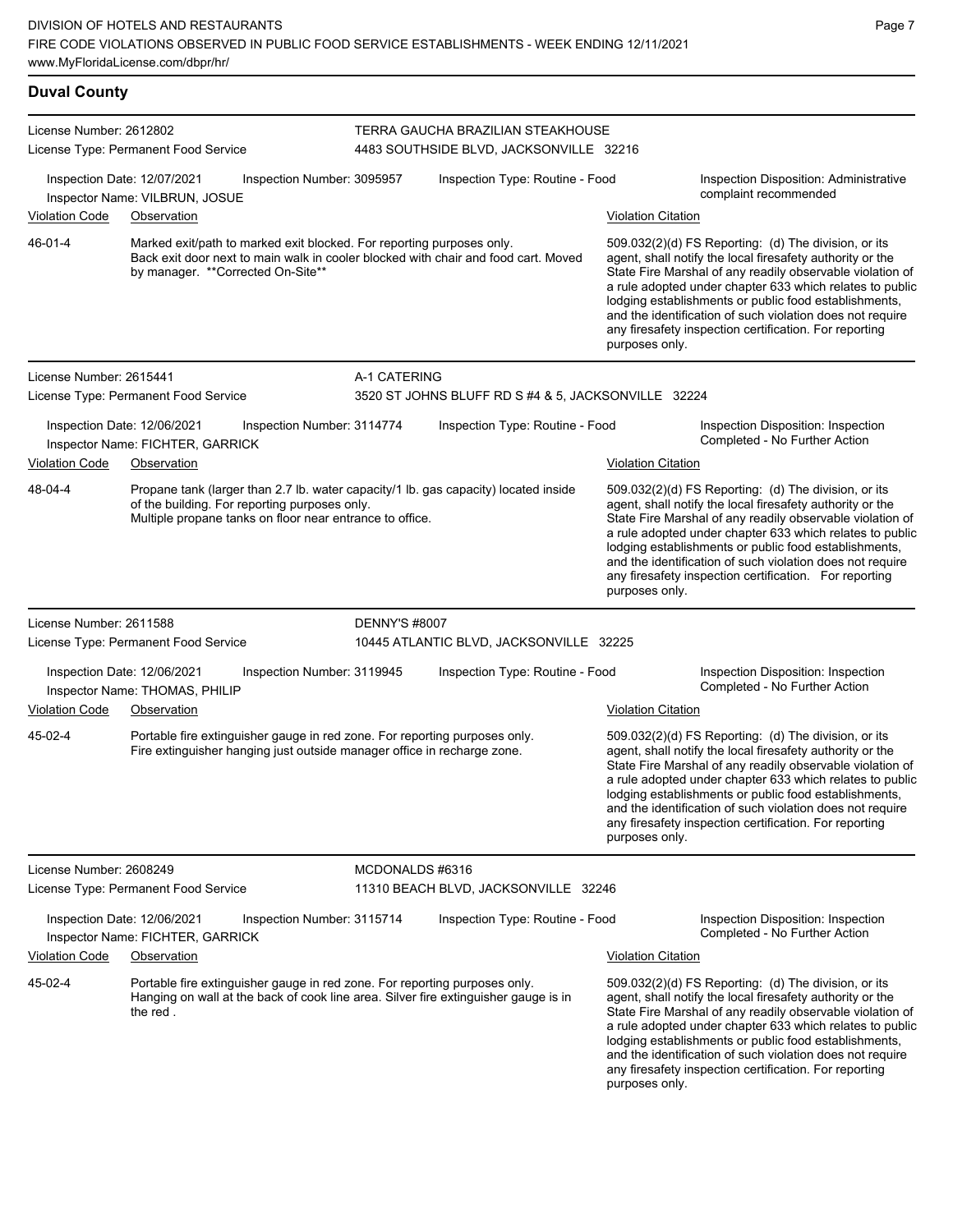### **Duval County**

| License Number: 2615539<br>License Type: Permanent Food Service |                                                                         |                                                          | FOGO DE CHAO CHURRASCARIA<br>4784 TOWN CENTER PKWY, JACKSONVILLE 32246 |                                                                                                                                                                     |                           |                                                                                                                                                                                                                                                                                                                                                                                                                            |
|-----------------------------------------------------------------|-------------------------------------------------------------------------|----------------------------------------------------------|------------------------------------------------------------------------|---------------------------------------------------------------------------------------------------------------------------------------------------------------------|---------------------------|----------------------------------------------------------------------------------------------------------------------------------------------------------------------------------------------------------------------------------------------------------------------------------------------------------------------------------------------------------------------------------------------------------------------------|
|                                                                 | Inspection Date: 12/08/2021<br>Inspector Name: ESPINOSA-BECKERT, ILIANA | Inspection Number: 3115604                               |                                                                        | Inspection Type: Routine - Food                                                                                                                                     |                           | Inspection Disposition: Inspection<br>Completed - No Further Action                                                                                                                                                                                                                                                                                                                                                        |
| <b>Violation Code</b>                                           | Observation                                                             |                                                          |                                                                        |                                                                                                                                                                     | <b>Violation Citation</b> |                                                                                                                                                                                                                                                                                                                                                                                                                            |
| $46 - 01 - 4$                                                   |                                                                         | and a cooler on the way, rear door **Corrected On-Site** |                                                                        | Marked exit/path to marked exit blocked. For reporting purposes only. Containers                                                                                    | purposes only.            | 509.032(2)(d) FS Reporting: (d) The division, or its<br>agent, shall notify the local firesafety authority or the<br>State Fire Marshal of any readily observable violation of<br>a rule adopted under chapter 633 which relates to public<br>lodging establishments or public food establishments,<br>and the identification of such violation does not require<br>any firesafety inspection certification. For reporting |
| 48-04-4                                                         | removed it<br>**Corrected On-Site**                                     |                                                          |                                                                        | Propane tank (larger than 2.7 lb. water capacity/1 lb. gas capacity) located inside<br>of the building. For reporting purposes only. By tankless water heaters, mgr | purposes only.            | 509.032(2)(d) FS Reporting: (d) The division, or its<br>agent, shall notify the local firesafety authority or the<br>State Fire Marshal of any readily observable violation of<br>a rule adopted under chapter 633 which relates to public<br>lodging establishments or public food establishments,<br>and the identification of such violation does not require<br>any firesafety inspection certification. For reporting |
| License Number: 2614888                                         |                                                                         |                                                          | <b>BIG CRAB</b>                                                        |                                                                                                                                                                     |                           |                                                                                                                                                                                                                                                                                                                                                                                                                            |
|                                                                 | License Type: Permanent Food Service                                    |                                                          | 8358 POINT MEADOWS DR STE W12, JACKSONVILLE 32256                      |                                                                                                                                                                     |                           |                                                                                                                                                                                                                                                                                                                                                                                                                            |
|                                                                 | Inspection Date: 12/08/2021<br>Inspector Name: JEFFERS, MARY-BETH       | Inspection Number: 3114889                               |                                                                        | Inspection Type: Routine - Food                                                                                                                                     |                           | Inspection Disposition: Inspection<br>Completed - No Further Action                                                                                                                                                                                                                                                                                                                                                        |
| <b>Violation Code</b>                                           | Observation                                                             |                                                          |                                                                        |                                                                                                                                                                     | <b>Violation Citation</b> |                                                                                                                                                                                                                                                                                                                                                                                                                            |
| 48-04-4                                                         | store outside **Corrected On-Site**                                     | of the building. For reporting purposes only.            |                                                                        | Propane tank (larger than 2.7 lb. water capacity/1 lb. gas capacity) located inside<br>Two propane tanks stored next to back door. Operator removed both tanks to   |                           | 509.032(2)(d) FS Reporting: (d) The division, or its<br>agent, shall notify the local firesafety authority or the<br>State Fire Marshal of any readily observable violation of<br>a rule adopted under chapter 633 which relates to public<br>lodging establishments or public food establishments,<br>and the identification of such violation does not require<br>any firesafety inspection certification. For reporting |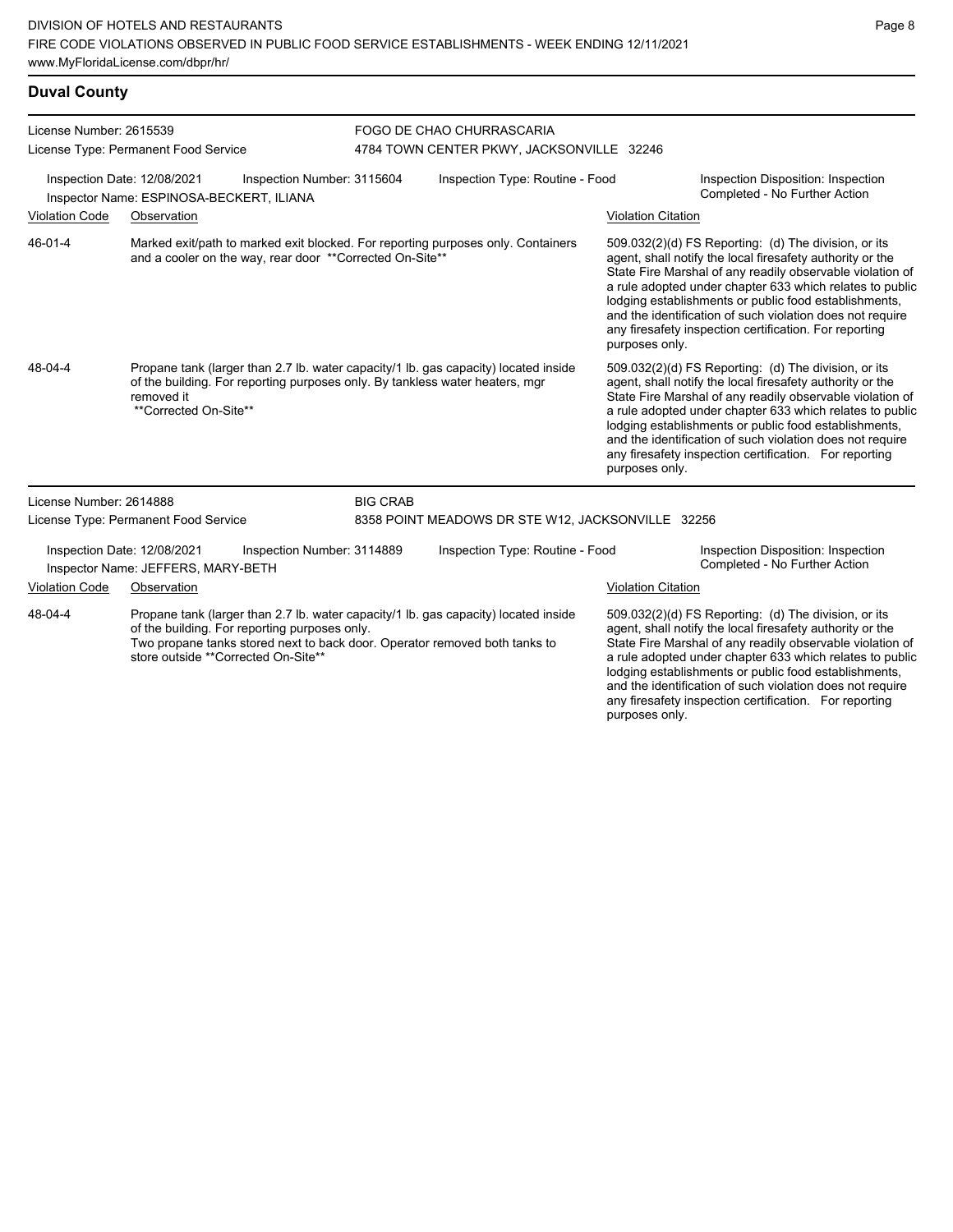### **Hernando County**

| License Number: 3700236<br>License Type: Permanent Food Service                                                                                                                                                                |             | <b>MY NANNY'S RESTAURANT</b><br>5323 COMMERCIAL WAY, SPRING HILL 34606 |                                 |  |                                                                                                                                                                                                                                                                                                                                                                                                                              |  |
|--------------------------------------------------------------------------------------------------------------------------------------------------------------------------------------------------------------------------------|-------------|------------------------------------------------------------------------|---------------------------------|--|------------------------------------------------------------------------------------------------------------------------------------------------------------------------------------------------------------------------------------------------------------------------------------------------------------------------------------------------------------------------------------------------------------------------------|--|
| Inspection Date: 12/08/2021<br>Inspection Number: 3174451<br>Inspector Name: DEMARCO, AMBER                                                                                                                                    |             |                                                                        | Inspection Type: Complaint Full |  | Inspection Disposition: Inspection<br>Completed - No Further Action                                                                                                                                                                                                                                                                                                                                                          |  |
| <b>Violation Code</b>                                                                                                                                                                                                          | Observation |                                                                        |                                 |  | <b>Violation Citation</b>                                                                                                                                                                                                                                                                                                                                                                                                    |  |
| Observed electrical wiring in disrepair. For reporting purposes only.<br>47-03-4<br>Ceiling fan exposed wires. Operator showed proof of parts ordered to fix problem.<br>Temporarily taped wired. ** Corrective Action Taken** |             |                                                                        |                                 |  | $509.032(2)(d)$ FS Reporting: (d) The division, or its<br>agent, shall notify the local firesafety authority or the<br>State Fire Marshal of any readily observable violation of<br>a rule adopted under chapter 633 which relates to public<br>lodging establishments or public food establishments,<br>and the identification of such violation does not require<br>any firesafety inspection certification. For reporting |  |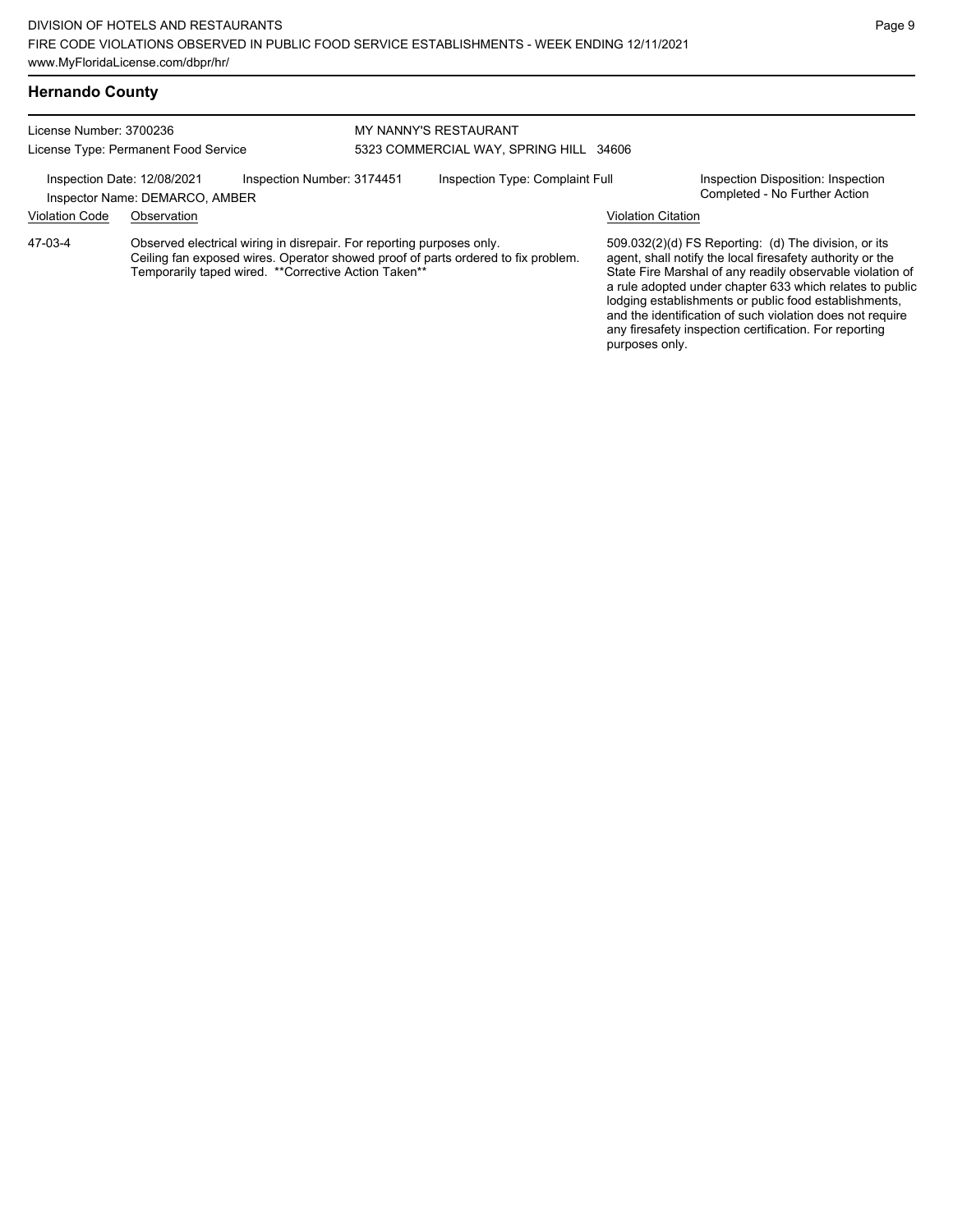# **Marion County**

#### License Number: 5202864 License Type: Permanent Food Service THE COURTYARD ON BROADWAY 120 SW BROADWAY ST, OCALA 34471 Inspection Date: 12/09/2021 Inspection Number: 3090943 Inspection Type: Routine - Food Inspection Disposition: Inspection<br>Inspector Name: DRIGGERS MANDY Inspector Name: DRIGGERS, MANDY Violation Code Observation Violation Citation Propane tank (larger than 2.7 lb. water capacity/1 lb. gas capacity) located inside of the building. For reporting purposes only. Two tanks near back door. \*\*Repeat Violation\*\* 509.032(2)(d) FS Reporting: (d) The division, or its agent, shall notify the local firesafety authority or the State Fire Marshal of any readily observable violation of a rule adopted under chapter 633 which relates to public lodging establishments or public food establishments, and the identification of such violation does not require any firesafety inspection certification. For reporting purposes only. 48-04-4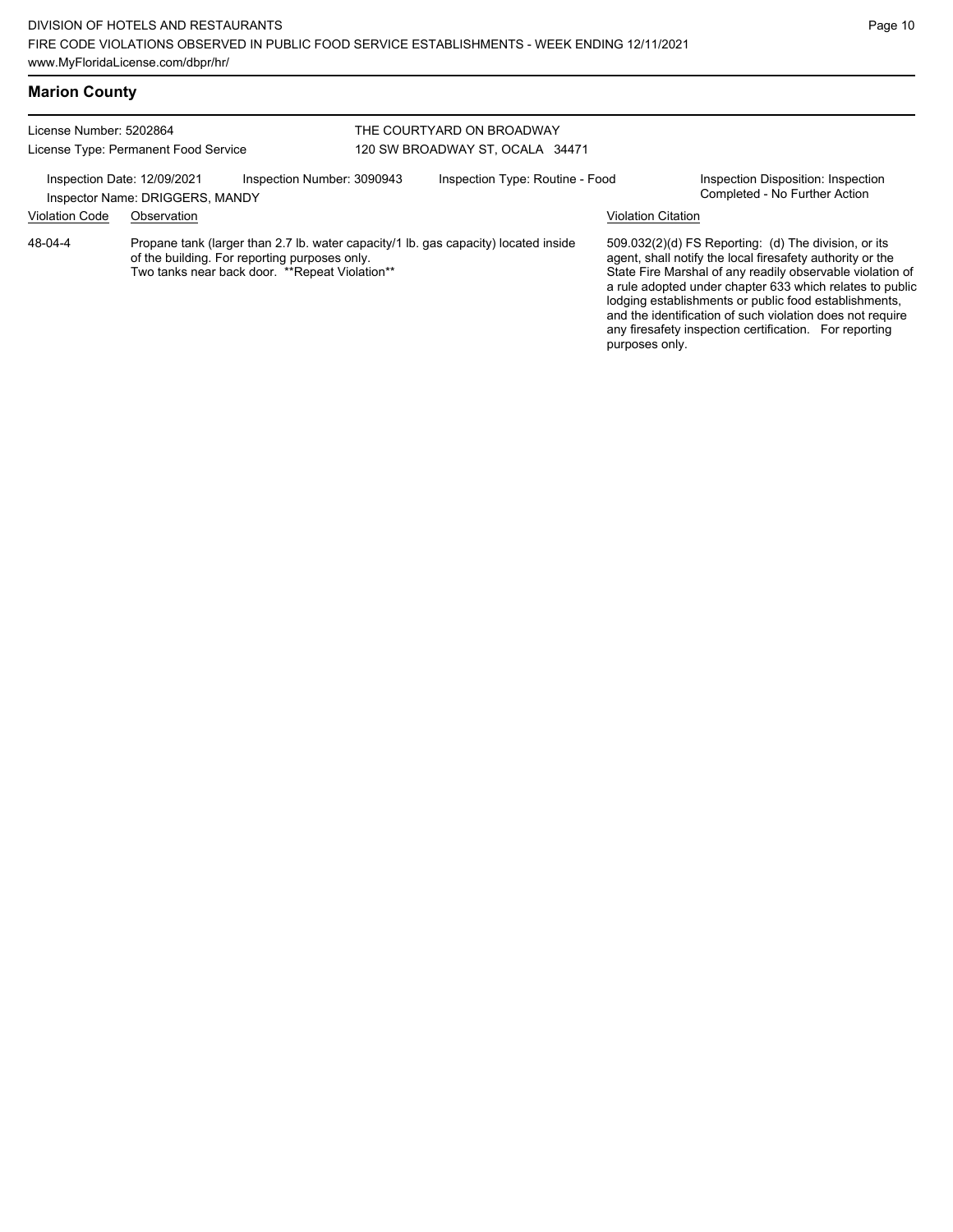|  | <b>Martin County</b> |
|--|----------------------|
|--|----------------------|

| License Number: 5301767<br>License Type: Permanent Food Service |                                 | <b>DAYS INN</b><br>1200 SE FEDERAL HWY, STUART 34994                                                                                 |  |                                 |                           |                                                                                                                                                                                                                                                                                                                                                                                                                            |
|-----------------------------------------------------------------|---------------------------------|--------------------------------------------------------------------------------------------------------------------------------------|--|---------------------------------|---------------------------|----------------------------------------------------------------------------------------------------------------------------------------------------------------------------------------------------------------------------------------------------------------------------------------------------------------------------------------------------------------------------------------------------------------------------|
| Inspection Date: 12/10/2021                                     | Inspector Name: ROTONDI, VICTOR | Inspection Number: 3102170                                                                                                           |  | Inspection Type: Routine - Food |                           | Inspection Disposition: Inspection<br>Completed - No Further Action                                                                                                                                                                                                                                                                                                                                                        |
| <b>Violation Code</b>                                           | Observation                     |                                                                                                                                      |  |                                 | <b>Violation Citation</b> |                                                                                                                                                                                                                                                                                                                                                                                                                            |
| 47-03-4                                                         |                                 | Observed electrical wiring in disrepair. For reporting purposes only. Circuit breaker<br>box/front panel removed/ 1st floor hallway. |  |                                 | purposes only.            | 509.032(2)(d) FS Reporting: (d) The division, or its<br>agent, shall notify the local firesafety authority or the<br>State Fire Marshal of any readily observable violation of<br>a rule adopted under chapter 633 which relates to public<br>lodging establishments or public food establishments,<br>and the identification of such violation does not require<br>any firesafety inspection certification. For reporting |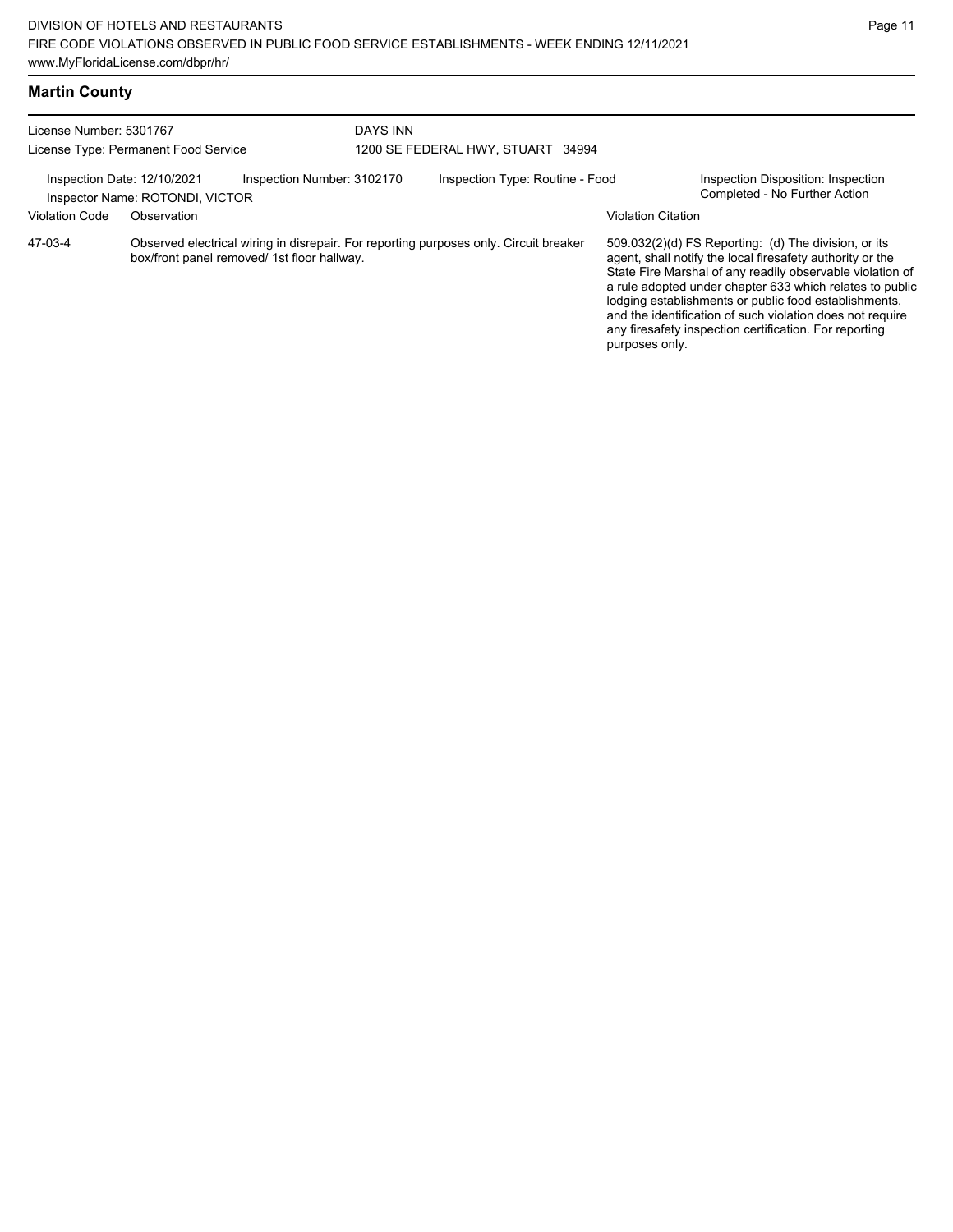## **Okaloosa County**

| License Number: 5603727<br>License Type: Permanent Food Service |                                                                                                                                                                                                                                                                      |                            | THE CRAFT BAR/WINE BAR<br>4424 COMMONS DR E-3, DESTIN 32541 |                           |                                                                                                                                                                                                                                                                                                                                                                                                                            |  |
|-----------------------------------------------------------------|----------------------------------------------------------------------------------------------------------------------------------------------------------------------------------------------------------------------------------------------------------------------|----------------------------|-------------------------------------------------------------|---------------------------|----------------------------------------------------------------------------------------------------------------------------------------------------------------------------------------------------------------------------------------------------------------------------------------------------------------------------------------------------------------------------------------------------------------------------|--|
| Inspection Date: 12/06/2021                                     | Inspector Name: STEINMAN, MARC                                                                                                                                                                                                                                       | Inspection Number: 3100630 | Inspection Type: Routine - Food                             |                           | Inspection Disposition: Warning<br>Issued                                                                                                                                                                                                                                                                                                                                                                                  |  |
| <b>Violation Code</b>                                           | Observation                                                                                                                                                                                                                                                          |                            |                                                             | <b>Violation Citation</b> |                                                                                                                                                                                                                                                                                                                                                                                                                            |  |
| 45-04-4                                                         | Use of cooking equipment producing grease laden vapors/smoke with no hood<br>suppression system installed. Notified Fire AHJ. For reporting purposes only.<br>Wine Bar<br>Counter top fryers in use.<br>Adjacent to salad / Apps station<br>Not located under a hood |                            |                                                             | purposes only.            | 509.032(2)(d) FS Reporting: (d) The division, or its<br>agent, shall notify the local firesafety authority or the<br>State Fire Marshal of any readily observable violation of<br>a rule adopted under chapter 633 which relates to public<br>lodging establishments or public food establishments,<br>and the identification of such violation does not require<br>any firesafety inspection certification. For reporting |  |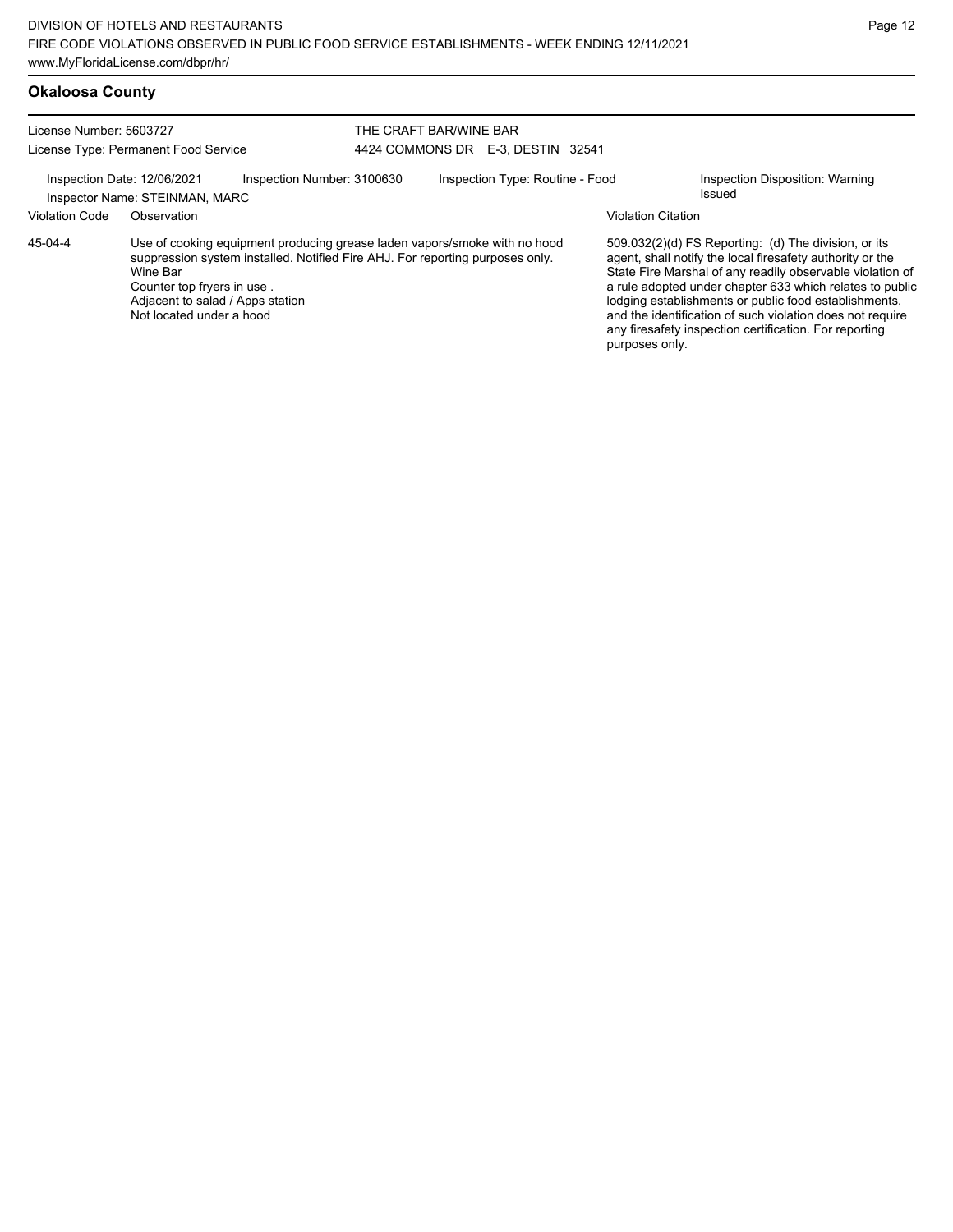# **Orange County**

| License Number: 5808712 |                                                                                                                                                                                                                                   | MEE THAI RESTAURANT                   |                           |                                                                                                                                                                                                                                                                                                                                                                                                                                                                                                          |
|-------------------------|-----------------------------------------------------------------------------------------------------------------------------------------------------------------------------------------------------------------------------------|---------------------------------------|---------------------------|----------------------------------------------------------------------------------------------------------------------------------------------------------------------------------------------------------------------------------------------------------------------------------------------------------------------------------------------------------------------------------------------------------------------------------------------------------------------------------------------------------|
|                         | License Type: Permanent Food Service                                                                                                                                                                                              | 1200 LEE RD, ORLANDO 32810            |                           |                                                                                                                                                                                                                                                                                                                                                                                                                                                                                                          |
|                         | Inspection Date: 12/09/2021<br>Inspection Number: 3127745<br>Inspector Name: THORNCROFT, ROBERT                                                                                                                                   | Inspection Type: Routine - Food       |                           | Inspection Disposition: Call Back -<br>Complied                                                                                                                                                                                                                                                                                                                                                                                                                                                          |
| <b>Violation Code</b>   | Observation                                                                                                                                                                                                                       |                                       | <b>Violation Citation</b> |                                                                                                                                                                                                                                                                                                                                                                                                                                                                                                          |
| 46-01-4                 | - From initial inspection : Marked exit/path to marked exit blocked. For reporting<br>purposes only. Nick is locked to the door handle of a marked exit - From<br>follow-up inspection 2021-12-09: ** Time Extended**             |                                       | purposes only.            | 509.032(2)(d) FS Reporting: (d) The division, or its<br>agent, shall notify the local firesafety authority or the<br>State Fire Marshal of any readily observable violation of<br>a rule adopted under chapter 633 which relates to public<br>lodging establishments or public food establishments,<br>and the identification of such violation does not require<br>any firesafety inspection certification. For reporting                                                                               |
| 46-01-4                 | Marked exit/path to marked exit blocked. For reporting purposes only. Nick is<br>locked to the door handle of a marked exit                                                                                                       |                                       | purposes only.            | 509.032(2)(d) FS Reporting: (d) The division, or its<br>agent, shall notify the local firesafety authority or the<br>State Fire Marshal of any readily observable violation of<br>a rule adopted under chapter 633 which relates to public<br>lodging establishments or public food establishments,<br>and the identification of such violation does not require<br>any firesafety inspection certification. For reporting                                                                               |
| License Number: 5804508 |                                                                                                                                                                                                                                   | DOUBLETREE BY HILTON ORLANDO EAST/UCF |                           |                                                                                                                                                                                                                                                                                                                                                                                                                                                                                                          |
|                         | License Type: Permanent Food Service                                                                                                                                                                                              | 12125 HIGH TECH AVE, ORLANDO 32817    |                           |                                                                                                                                                                                                                                                                                                                                                                                                                                                                                                          |
|                         | Inspection Date: 12/07/2021<br>Inspection Number: 3102412<br>Inspector Name: FRANZ, LINDA                                                                                                                                         | Inspection Type: Routine - Food       |                           | Inspection Disposition: Call Back -<br>Complied                                                                                                                                                                                                                                                                                                                                                                                                                                                          |
| <b>Violation Code</b>   | Observation                                                                                                                                                                                                                       |                                       | <b>Violation Citation</b> |                                                                                                                                                                                                                                                                                                                                                                                                                                                                                                          |
| 48-01-5                 | - From initial inspection : No current insurance inspector boiler report or boiler<br>certificate available for boiler. For reporting purposes only. Expired 6/6/2020<br>From follow-up inspection 2021-12-07: ** Time Extended** |                                       |                           | 61C-1.004(10) FAC Reporting: (10) Heating and<br>ventilation - The heating and ventilation system shall be<br>kept in good repair or be installed to maintain a<br>minimum of 68 degrees Fahrenheit throughout the<br>building. The insurance inspectors boiler report is<br>required annually for power boilers and high<br>pressure/high temperature boilers and biannually for low<br>pressure steam or vapor heating boilers and shall be<br>posted in the boiler room. For reporting purposes only. |
| 48-01-5                 | No current insurance inspector boiler report or boiler certificate available for boiler.<br>For reporting purposes only. Expired 6/6/2020                                                                                         |                                       |                           | 61C-1.004(10) FAC Reporting: (10) Heating and<br>ventilation - The heating and ventilation system shall be<br>kept in good repair or be installed to maintain a<br>minimum of 68 degrees Fahrenheit throughout the<br>building. The insurance inspectors boiler report is<br>required annually for power boilers and high<br>pressure/high temperature boilers and biannually for low<br>pressure steam or vapor heating boilers and shall be<br>posted in the boiler room. For reporting purposes only. |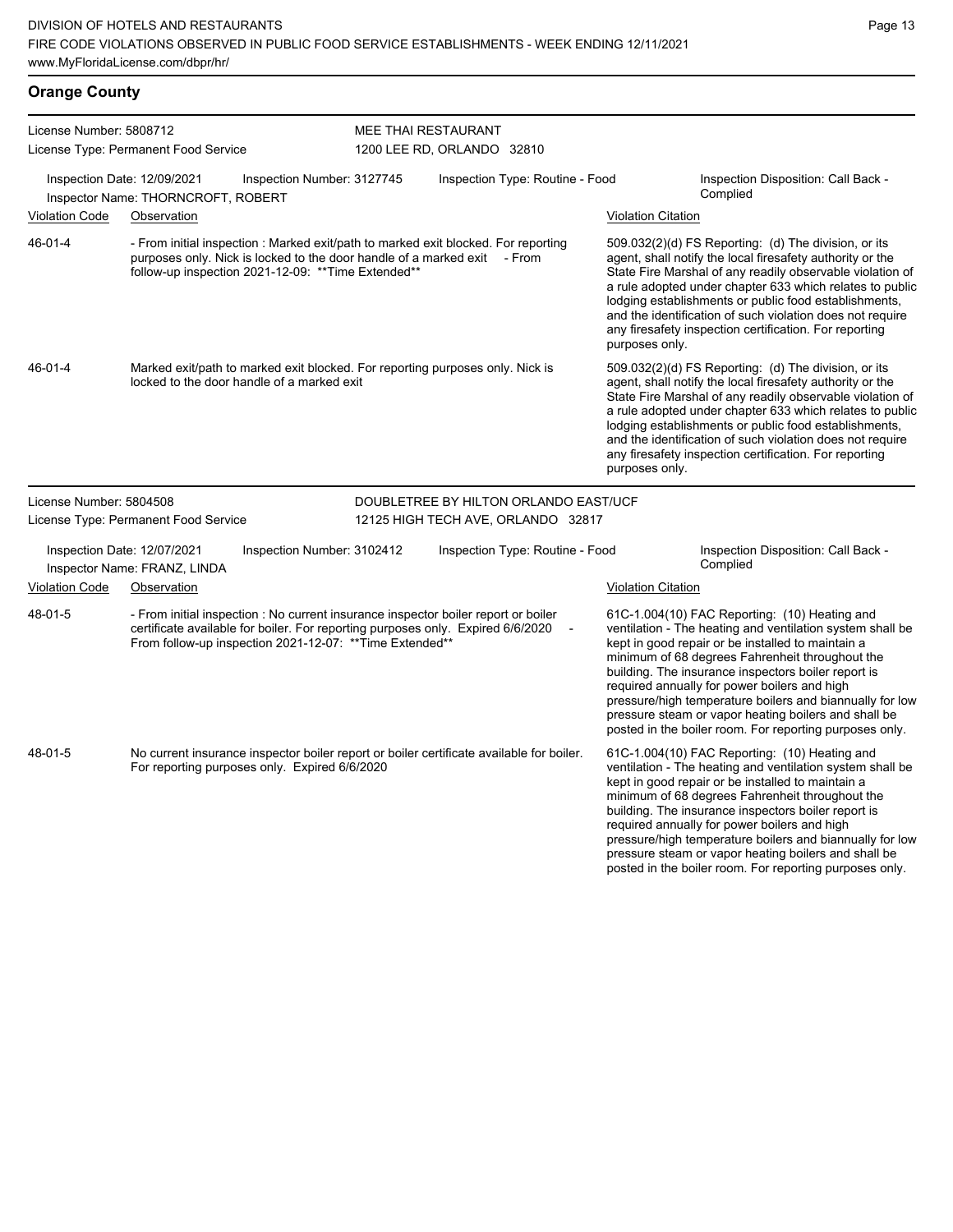## **Orange County**

| License Number: 5805655 | License Type: Permanent Food Service                                                                                                                                                                                      |                      | THE OLIVE GARDEN #1175<br>7300 W COLONIAL DR, ORLANDO 32818 |                           |                                                                                                                                                                                                                                                                                                                                                                                                                            |
|-------------------------|---------------------------------------------------------------------------------------------------------------------------------------------------------------------------------------------------------------------------|----------------------|-------------------------------------------------------------|---------------------------|----------------------------------------------------------------------------------------------------------------------------------------------------------------------------------------------------------------------------------------------------------------------------------------------------------------------------------------------------------------------------------------------------------------------------|
|                         | Inspection Date: 12/08/2021<br>Inspection Number: 3126908<br>Inspector Name: PASIECKI, VICTORIA                                                                                                                           |                      | Inspection Type: Routine - Food                             |                           | Inspection Disposition: Warning<br><b>Issued</b>                                                                                                                                                                                                                                                                                                                                                                           |
| <b>Violation Code</b>   | Observation                                                                                                                                                                                                               |                      |                                                             | <b>Violation Citation</b> |                                                                                                                                                                                                                                                                                                                                                                                                                            |
| 46-01-4                 | Marked exit/path to marked exit blocked. For reporting purposes only.<br>Cardboard trash container blocking rear kitchen exit                                                                                             |                      |                                                             | purposes only.            | 509.032(2)(d) FS Reporting: (d) The division, or its<br>agent, shall notify the local firesafety authority or the<br>State Fire Marshal of any readily observable violation of<br>a rule adopted under chapter 633 which relates to public<br>lodging establishments or public food establishments,<br>and the identification of such violation does not require<br>any firesafety inspection certification. For reporting |
| 46-01-4                 | - From initial inspection : Marked exit/path to marked exit blocked. For reporting<br>purposes only.<br>Cardboard trash container blocking rear kitchen exit - From follow-up inspection<br>2021-12-09: **Time Extended** |                      |                                                             | purposes only.            | 509.032(2)(d) FS Reporting: (d) The division, or its<br>agent, shall notify the local firesafety authority or the<br>State Fire Marshal of any readily observable violation of<br>a rule adopted under chapter 633 which relates to public<br>lodging establishments or public food establishments,<br>and the identification of such violation does not require<br>any firesafety inspection certification. For reporting |
| License Number: 5812481 |                                                                                                                                                                                                                           | <b>EAST GOURMENT</b> |                                                             |                           |                                                                                                                                                                                                                                                                                                                                                                                                                            |
|                         | License Type: Permanent Food Service                                                                                                                                                                                      |                      | 8010 W COLONIAL DR #138, ORLANDO 32818                      |                           |                                                                                                                                                                                                                                                                                                                                                                                                                            |
|                         | Inspection Date: 12/06/2021<br>Inspection Number: 3174177<br>Inspector Name: GREENE, MARVIN                                                                                                                               |                      | Inspection Type: Complaint Full                             |                           | Inspection Disposition: Inspection<br>Completed - No Further Action                                                                                                                                                                                                                                                                                                                                                        |
| Violation Code          | Observation                                                                                                                                                                                                               |                      |                                                             | <b>Violation Citation</b> |                                                                                                                                                                                                                                                                                                                                                                                                                            |
| 45-02-4                 | Portable fire extinguisher gauge in red zone. For reporting purposes only.<br>Extinguisher in front of kitchen near hand sink.                                                                                            |                      |                                                             | purposes only.            | 509.032(2)(d) FS Reporting: (d) The division, or its<br>agent, shall notify the local firesafety authority or the<br>State Fire Marshal of any readily observable violation of<br>a rule adopted under chapter 633 which relates to public<br>lodging establishments or public food establishments,<br>and the identification of such violation does not require<br>any firesafety inspection certification. For reporting |
| License Number: 5803810 |                                                                                                                                                                                                                           |                      | <b>MARTIN MARIETTA INFO SYSTEMS</b>                         |                           |                                                                                                                                                                                                                                                                                                                                                                                                                            |
|                         | License Type: Permanent Food Service                                                                                                                                                                                      |                      | 100 GLOBAL INNOVATION CIRCLE, ORLANDO 328255002             |                           |                                                                                                                                                                                                                                                                                                                                                                                                                            |
|                         | Inspection Date: 12/08/2021<br>Inspection Number: 3133401<br>Inspector Name: HICKS, GEORGE RANDY                                                                                                                          |                      | Inspection Type: Routine - Food                             |                           | Inspection Disposition: Warning<br>Issued                                                                                                                                                                                                                                                                                                                                                                                  |
| <b>Violation Code</b>   | Observation                                                                                                                                                                                                               |                      |                                                             | <b>Violation Citation</b> |                                                                                                                                                                                                                                                                                                                                                                                                                            |
| 45-02-4                 | Portable fire extinguisher gauge in red zone. For reporting purposes only. Silver<br>by main walk in cooler. Maintenance man inspected, going to replace but no extra<br>on hand.                                         |                      |                                                             | purposes only.            | 509.032(2)(d) FS Reporting: (d) The division, or its<br>agent, shall notify the local firesafety authority or the<br>State Fire Marshal of any readily observable violation of<br>a rule adopted under chapter 633 which relates to public<br>lodging establishments or public food establishments,<br>and the identification of such violation does not require<br>any firesafety inspection certification. For reporting |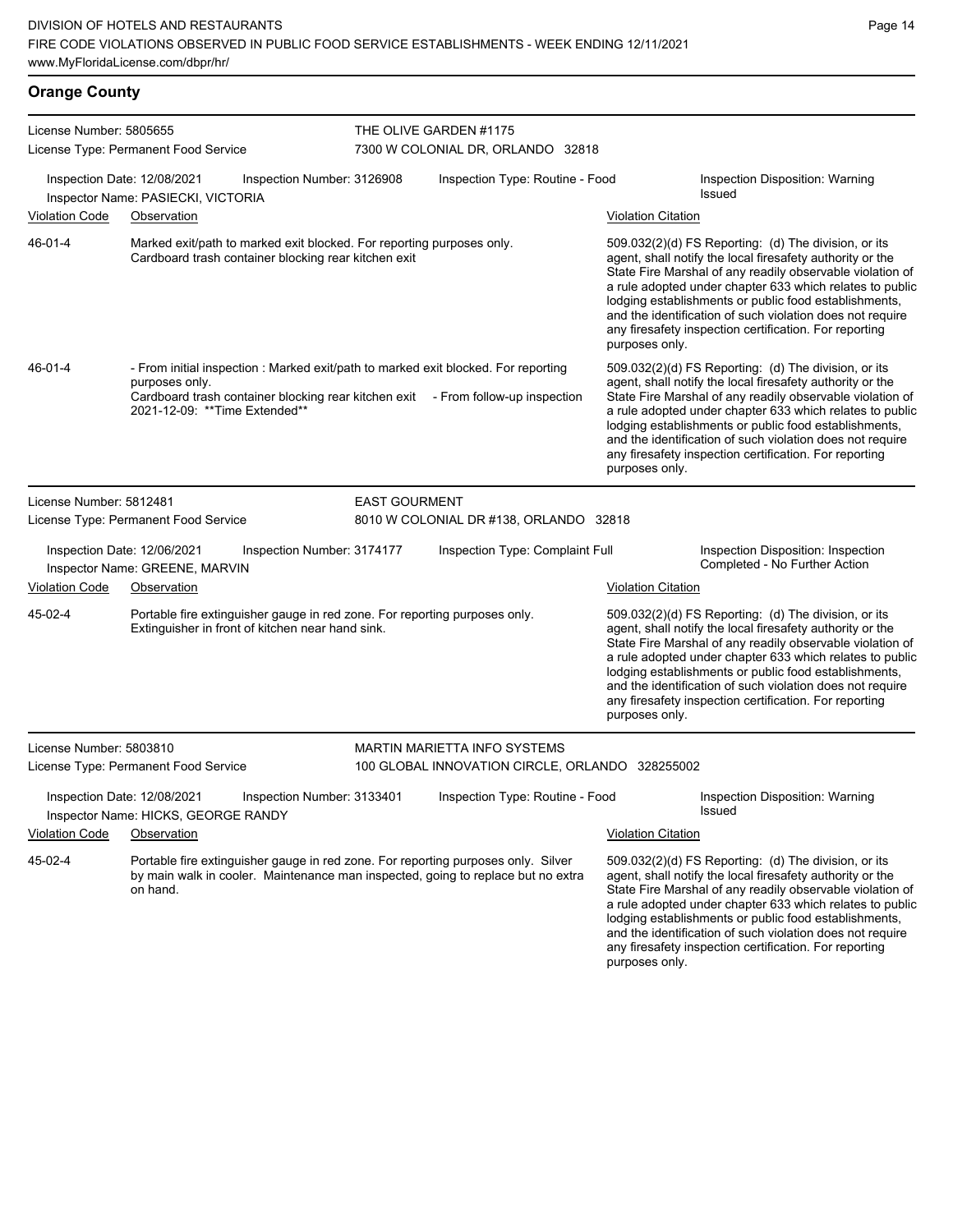#### **Orange County** License Number: 5814387 License Type: Permanent Food Service BARCELONA LOUNGE 1181 W BUENA VISTA DR, LAKE BUENA VISTA 32830 Inspection Date: 12/08/2021 Inspection Number: 3109828 Inspection Type: Routine - Food Inspection Disposition: Inspection Inspector Name: SPEIGHTS, BLANCHIE MACHELLE **Action** Inspector Name: SPEIGHTS, BLANCHIELLE Violation Code Observation Violation Citation Insurance inspector boiler report not posted in boiler room. For reporting purposes only. Observed inspection report from 10/20/2021 must be posted in the boiler room. Chef will check with engineering Manager on the status of boiler certification. 61C-1.004(10) FAC Reporting: (10) Heating and ventilation - The heating and ventilation system shall be kept in good repair or be installed to maintain a minimum of 68 degrees Fahrenheit throughout the building. The insurance inspector boiler report is required annually for power boilers and high pressure or high temperature boilers and biannually for low pressure steam or vapor heating boilers and shall be posted in the boiler room. For reporting purposes only. 48-02-5 License Number: 5814388 License Type: Permanent Food Service TOLEDO - TAPAS, STEAK & SEAFOOD 1181 W BUENA VISTA DR, LAKE BUENA VISTA 32830 Inspection Date: 12/08/2021 Inspection Number: 3097586 Inspection Type: Routine - Food Inspection Disposition: Inspection Inspector Name: SPEIGHTS, BLANCHIE MACHELLE Violation Code Observation Violation Citation Insurance inspector boiler report not posted in boiler room. For reporting purposes only. Observed inspection report from 10/20/2021 must be posted in the boiler room. Chef will check with engineering Manager on the status of boiler certification. 61C-1.004(10) FAC Reporting: (10) Heating and ventilation - The heating and ventilation system shall be kept in good repair or be installed to maintain a minimum of 68 degrees Fahrenheit throughout the building. The insurance inspector boiler report is required annually for power boilers and high pressure or high temperature boilers and biannually for low pressure steam or vapor heating boilers and shall be posted in the boiler room. For reporting purposes only. 48-02-5 License Number: 5814389 License Type: Permanent Food Service DAHLIA LOUNGE 1181 W BUENA VISTA DR, LAKE BUENA VISTA 32830 Inspection Date: 12/08/2021 Inspection Number: 3097532 Inspection Type: Routine - Food Inspection Disposition: Inspection Inspector Name: SPEIGHTS, BLANCHIE MACHELLE<br> **Inspector Name: SPEIGHTS, BLANCHIE MACHELLE** Violation Code Observation Violation Citation Insurance inspector boiler report not posted in boiler room. For reporting purposes only. Observed inspection report from 10/20/2021 must be posted in the boiler room. 61C-1.004(10) FAC Reporting: (10) Heating and ventilation - The heating and ventilation system shall be kept in good repair or be installed to maintain a 48-02-5

Chef notify engineering Manager on the status of boiler certification. \*\*Corrective Action Taken\*

# minimum of 68 degrees Fahrenheit throughout the building. The insurance inspector boiler report is required annually for power boilers and high pressure or high temperature boilers and biannually for low pressure steam or vapor heating boilers and shall be posted in the boiler room. For reporting purposes only.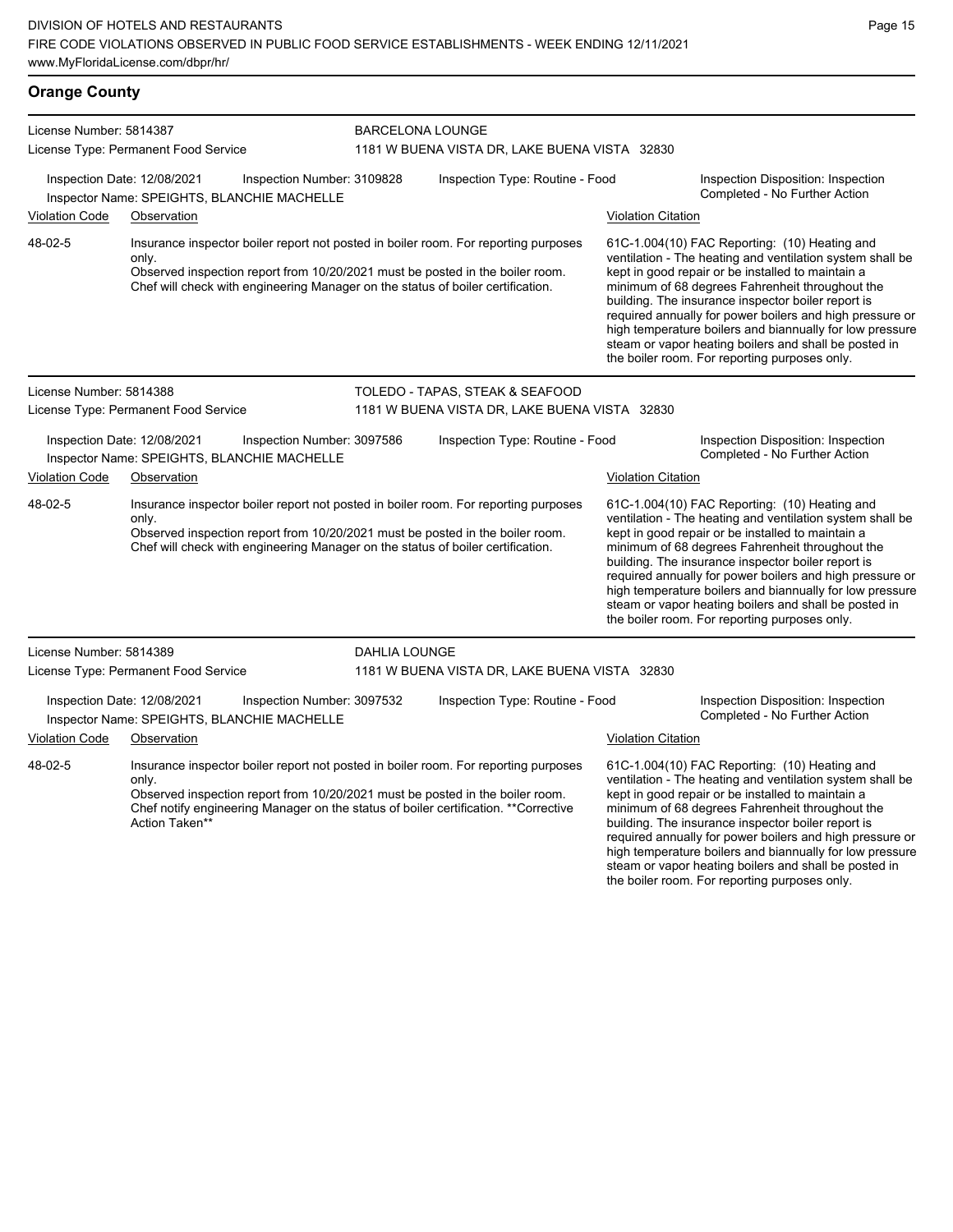#### **Palm Beach County**

| License Number: 6022568 |                                                                                                                          |                            | GIANO GELATO & CAFFE                        |                           |                                                                                                                                                                                                                                                                                                                                                                                                                                                                                                          |  |
|-------------------------|--------------------------------------------------------------------------------------------------------------------------|----------------------------|---------------------------------------------|---------------------------|----------------------------------------------------------------------------------------------------------------------------------------------------------------------------------------------------------------------------------------------------------------------------------------------------------------------------------------------------------------------------------------------------------------------------------------------------------------------------------------------------------|--|
|                         | License Type: Permanent Food Service                                                                                     |                            | 11401A W PALMETTO PARK RD, BOCA RATON 33428 |                           |                                                                                                                                                                                                                                                                                                                                                                                                                                                                                                          |  |
|                         | Inspection Date: 12/03/2021<br>Inspector Name: LEWIS, LYNDEN                                                             | Inspection Number: 3169957 | Inspection Type: Food-Licensing Inspection  |                           | Inspection Disposition: Inspection<br>Completed - No Further Action                                                                                                                                                                                                                                                                                                                                                                                                                                      |  |
| <b>Violation Code</b>   | Observation                                                                                                              |                            |                                             | <b>Violation Citation</b> |                                                                                                                                                                                                                                                                                                                                                                                                                                                                                                          |  |
| 45-05-4                 | Portable fire extinguisher missing from its designated location. For reporting<br>purposes only.                         |                            |                                             | purposes only.            | 509.032(2)(d) FS Reporting: (d) The division, or its<br>agent, shall notify the local firesafety authority or the<br>State Fire Marshal of any readily observable violation of<br>a rule adopted under chapter 633 which relates to public<br>lodging establishments or public food establishments,<br>and the identification of such violation does not require<br>any firesafety inspection certification. For reporting                                                                               |  |
| License Number: 6022426 |                                                                                                                          | <b>SORELLAS PASTA</b>      |                                             |                           |                                                                                                                                                                                                                                                                                                                                                                                                                                                                                                          |  |
|                         | License Type: Permanent Food Service                                                                                     |                            | 33 SE 3 AVENUE #20, DELRAY BEACH 33483      |                           |                                                                                                                                                                                                                                                                                                                                                                                                                                                                                                          |  |
|                         | Inspection Date: 12/06/2021<br>Inspector Name: GOODWIN, NICHOLAS                                                         | Inspection Number: 3156789 | Inspection Type: Routine - Food             |                           | Inspection Disposition: Inspection<br>Completed - No Further Action                                                                                                                                                                                                                                                                                                                                                                                                                                      |  |
| <b>Violation Code</b>   | Observation                                                                                                              |                            |                                             | <b>Violation Citation</b> |                                                                                                                                                                                                                                                                                                                                                                                                                                                                                                          |  |
| 48-01-5                 | No current insurance inspector boiler report or boiler certificate available for boiler.<br>For reporting purposes only. |                            |                                             |                           | 61C-1.004(10) FAC Reporting: (10) Heating and<br>ventilation - The heating and ventilation system shall be<br>kept in good repair or be installed to maintain a<br>minimum of 68 degrees Fahrenheit throughout the<br>building. The insurance inspectors boiler report is<br>required annually for power boilers and high<br>pressure/high temperature boilers and biannually for low<br>pressure steam or vapor heating boilers and shall be<br>posted in the boiler room. For reporting purposes only. |  |
| License Number: 6021205 |                                                                                                                          | DUNKIN PC#352244           |                                             |                           |                                                                                                                                                                                                                                                                                                                                                                                                                                                                                                          |  |
|                         | License Type: Permanent Food Service                                                                                     |                            | 3011 YAMATO RD, BOCA RATON 33496            |                           |                                                                                                                                                                                                                                                                                                                                                                                                                                                                                                          |  |
|                         | Inspection Date: 12/07/2021<br>Inspector Name: KHATOON, BEGUM                                                            | Inspection Number: 3091929 | Inspection Type: Routine - Food             |                           | Inspection Disposition: Inspection<br>Completed - No Further Action                                                                                                                                                                                                                                                                                                                                                                                                                                      |  |
| <b>Violation Code</b>   | Observation                                                                                                              |                            |                                             | <b>Violation Citation</b> |                                                                                                                                                                                                                                                                                                                                                                                                                                                                                                          |  |
| 46-01-4                 | Exit door blocked by big garbage can, speed racks. For reporting purposes only.                                          |                            |                                             | purposes only.            | 509.032(2)(d) FS Reporting: (d) The division, or its<br>agent, shall notify the local firesafety authority or the<br>State Fire Marshal of any readily observable violation of<br>a rule adopted under chapter 633 which relates to public<br>lodging establishments or public food establishments,<br>and the identification of such violation does not require<br>any firesafety inspection certification. For reporting                                                                               |  |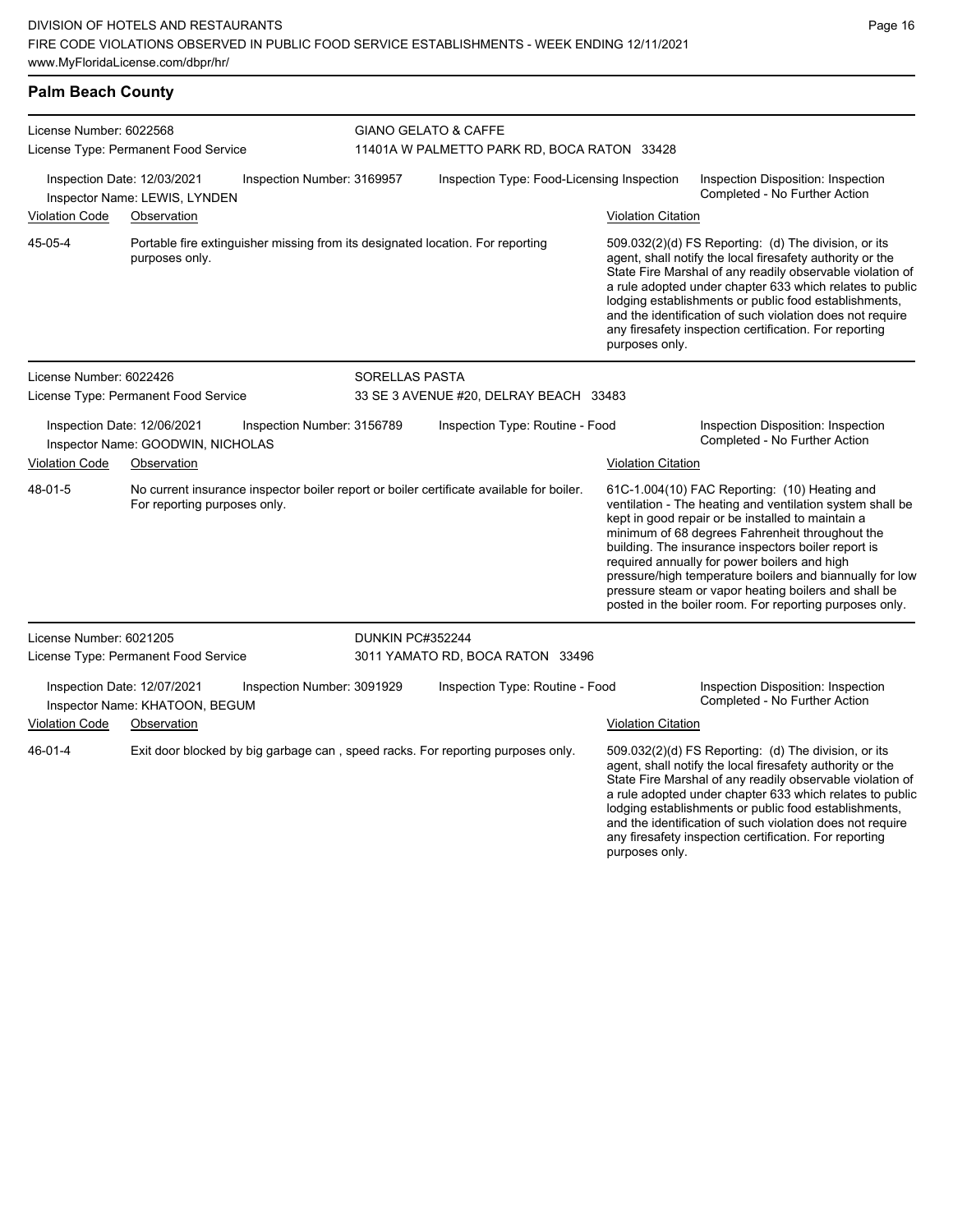| License Number: 6217800<br>License Type: Permanent Food Service |                                               |                                                                  | SOUTHIE COFFEE<br>1500 S MISSOURI AVE, CLEARWATER 33756 |  |                                 |                           |                                                                                                                                                                                                                                                                                                                                                                                                                            |
|-----------------------------------------------------------------|-----------------------------------------------|------------------------------------------------------------------|---------------------------------------------------------|--|---------------------------------|---------------------------|----------------------------------------------------------------------------------------------------------------------------------------------------------------------------------------------------------------------------------------------------------------------------------------------------------------------------------------------------------------------------------------------------------------------------|
| Inspection Date: 12/06/2021<br><b>Violation Code</b>            | Inspector Name: LOZANO, KELVIN<br>Observation | Inspection Number: 3103511                                       |                                                         |  | Inspection Type: Routine - Food | <b>Violation Citation</b> | Inspection Disposition: Call Back -<br>Complied                                                                                                                                                                                                                                                                                                                                                                            |
| 49-05-4                                                         | inspection 2021-12-06:                        | - From initial inspection : Increased seating from 0 to 45 seats |                                                         |  | - From follow-up                | purposes only.            | 509.032(2)(d) FS Reporting: (d) The division, or its<br>agent, shall notify the local firesafety authority or the<br>State Fire Marshal of any readily observable violation of<br>a rule adopted under chapter 633 which relates to public<br>lodging establishments or public food establishments,<br>and the identification of such violation does not require<br>any firesafety inspection certification. For reporting |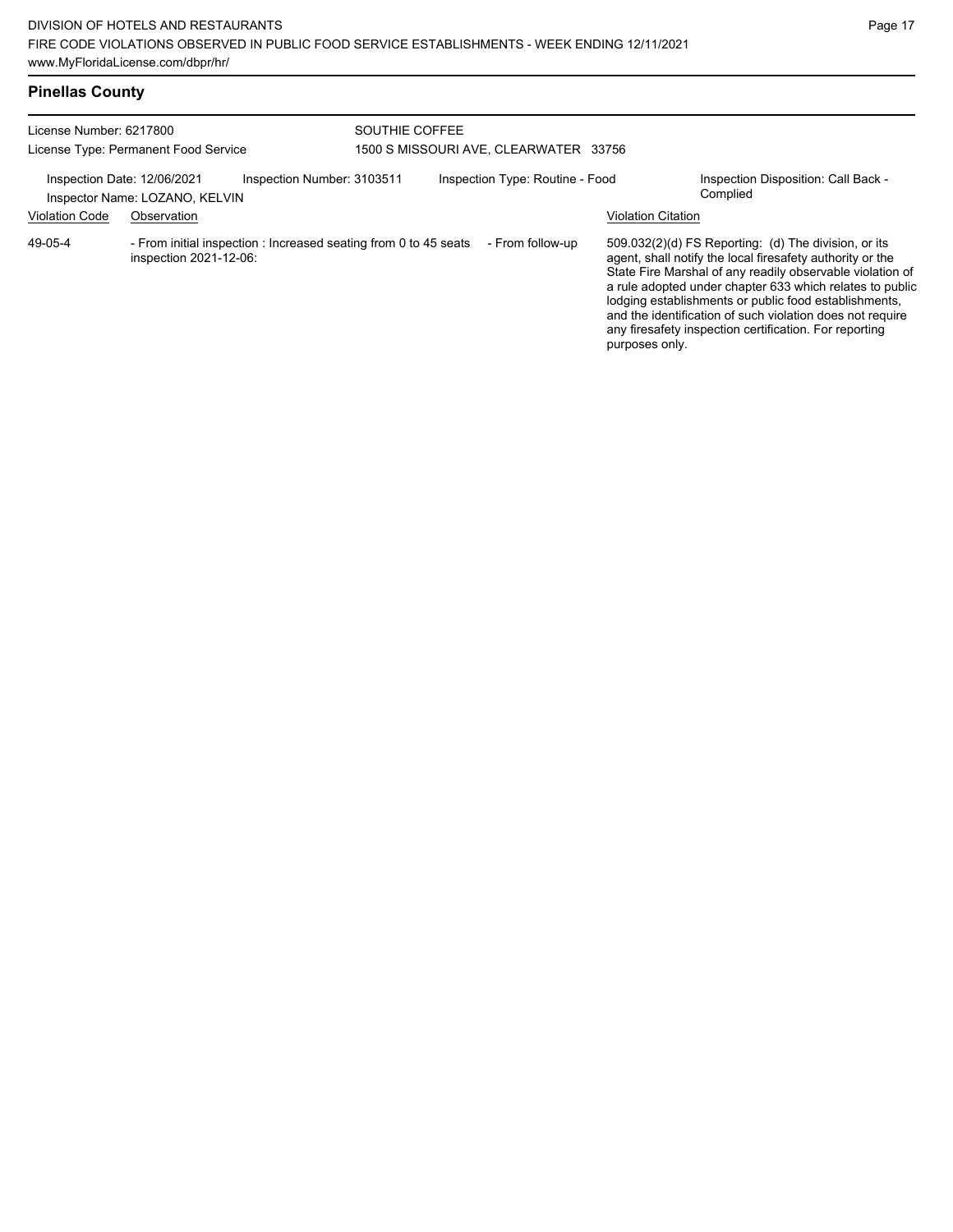| Sarasota County |  |
|-----------------|--|
|-----------------|--|

| License Number: 6805820<br>License Type: Permanent Food Service |                                                 |                                                                                                                      | MVP MY VILLAGE PUB<br>5200 OCEAN BLVD, SARASOTA 34242 |                                 |                           |                                                                                                                                                                                                                                                                                                                                                                                                                              |  |
|-----------------------------------------------------------------|-------------------------------------------------|----------------------------------------------------------------------------------------------------------------------|-------------------------------------------------------|---------------------------------|---------------------------|------------------------------------------------------------------------------------------------------------------------------------------------------------------------------------------------------------------------------------------------------------------------------------------------------------------------------------------------------------------------------------------------------------------------------|--|
| Inspection Date: 12/07/2021<br><b>Violation Code</b>            | Inspector Name: CATTLEY, RAYMOND<br>Observation | Inspection Number: 3174158                                                                                           |                                                       | Inspection Type: Complaint Full | <b>Violation Citation</b> | Inspection Disposition: Inspection<br>Completed - No Further Action                                                                                                                                                                                                                                                                                                                                                          |  |
| 45-02-4                                                         |                                                 | Portable fire extinguisher gauge in red zone. For reporting purposes only.<br>Observed outside of rear kitchen door. |                                                       |                                 | purposes only.            | $509.032(2)(d)$ FS Reporting: (d) The division, or its<br>agent, shall notify the local firesafety authority or the<br>State Fire Marshal of any readily observable violation of<br>a rule adopted under chapter 633 which relates to public<br>lodging establishments or public food establishments,<br>and the identification of such violation does not require<br>any firesafety inspection certification. For reporting |  |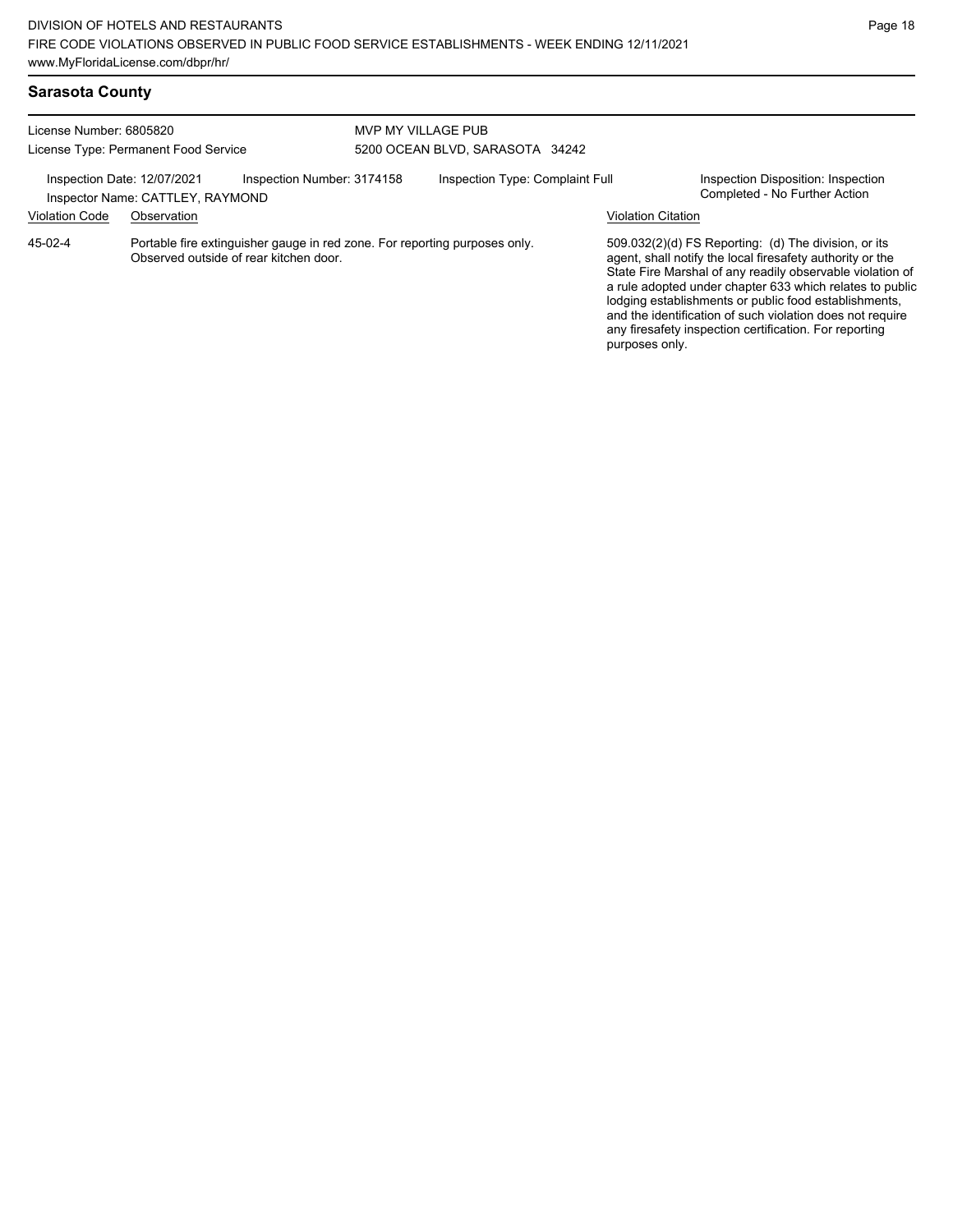### **St. Johns County**

| License Number: 6500821                                                                                                              |                                                                   |                                                                                                                                                    | SUBWAY SANDWICHES & SALADS                  |                           |                                                                                                                                                                                                                                                                                                                                                                                                                                              |  |  |  |
|--------------------------------------------------------------------------------------------------------------------------------------|-------------------------------------------------------------------|----------------------------------------------------------------------------------------------------------------------------------------------------|---------------------------------------------|---------------------------|----------------------------------------------------------------------------------------------------------------------------------------------------------------------------------------------------------------------------------------------------------------------------------------------------------------------------------------------------------------------------------------------------------------------------------------------|--|--|--|
|                                                                                                                                      | License Type: Permanent Food Service                              |                                                                                                                                                    | 1077 A1A BEACH BLVD, ST AUGUSTINE BCH 32080 |                           |                                                                                                                                                                                                                                                                                                                                                                                                                                              |  |  |  |
|                                                                                                                                      | Inspection Date: 12/08/2021<br>Inspector Name: HARTMANN, MICHELLE | Inspection Number: 3174473                                                                                                                         | Inspection Type: Complaint Full             |                           | Inspection Disposition: Inspection<br>Completed - No Further Action                                                                                                                                                                                                                                                                                                                                                                          |  |  |  |
| <b>Violation Code</b><br>Observation                                                                                                 |                                                                   |                                                                                                                                                    |                                             | <b>Violation Citation</b> |                                                                                                                                                                                                                                                                                                                                                                                                                                              |  |  |  |
| 46-01-4                                                                                                                              |                                                                   | Marked exit/path to marked exit blocked. For reporting purposes only.<br>By trash can and boxes. Person in charge moved all. **Corrected On-Site** |                                             |                           | 509.032(2)(d) FS Reporting: (d) The division, or its<br>agent, shall notify the local firesafety authority or the<br>State Fire Marshal of any readily observable violation of<br>a rule adopted under chapter 633 which relates to public<br>lodging establishments or public food establishments,<br>and the identification of such violation does not require<br>any firesafety inspection certification. For reporting<br>purposes only. |  |  |  |
| License Number: 6501964                                                                                                              |                                                                   |                                                                                                                                                    | PIZZA HUT 4283                              |                           |                                                                                                                                                                                                                                                                                                                                                                                                                                              |  |  |  |
| License Type: Permanent Food Service                                                                                                 |                                                                   |                                                                                                                                                    | 156 SR 312, SAINT AUGUSTINE 32086           |                           |                                                                                                                                                                                                                                                                                                                                                                                                                                              |  |  |  |
|                                                                                                                                      | Inspection Date: 12/08/2021<br>Inspector Name: BADDING, MELANIE   | Inspection Number: 3099500                                                                                                                         | Inspection Type: Routine - Food             |                           | Inspection Disposition: Inspection<br>Completed - No Further Action                                                                                                                                                                                                                                                                                                                                                                          |  |  |  |
| <b>Violation Code</b><br>Observation                                                                                                 |                                                                   |                                                                                                                                                    |                                             |                           | <b>Violation Citation</b>                                                                                                                                                                                                                                                                                                                                                                                                                    |  |  |  |
| 45-02-4<br>Portable fire extinguisher gauge in red zone. For reporting purposes only.<br>Fire extinguisher by back door in red zone. |                                                                   |                                                                                                                                                    |                                             |                           | 509.032(2)(d) FS Reporting: (d) The division, or its<br>agent, shall notify the local firesafety authority or the<br>State Fire Marshal of any readily observable violation of<br>a rule adopted under chapter 633 which relates to public<br>lodging establishments or public food establishments,<br>and the identification of such violation does not require                                                                             |  |  |  |

any firesafety inspection certification. For reporting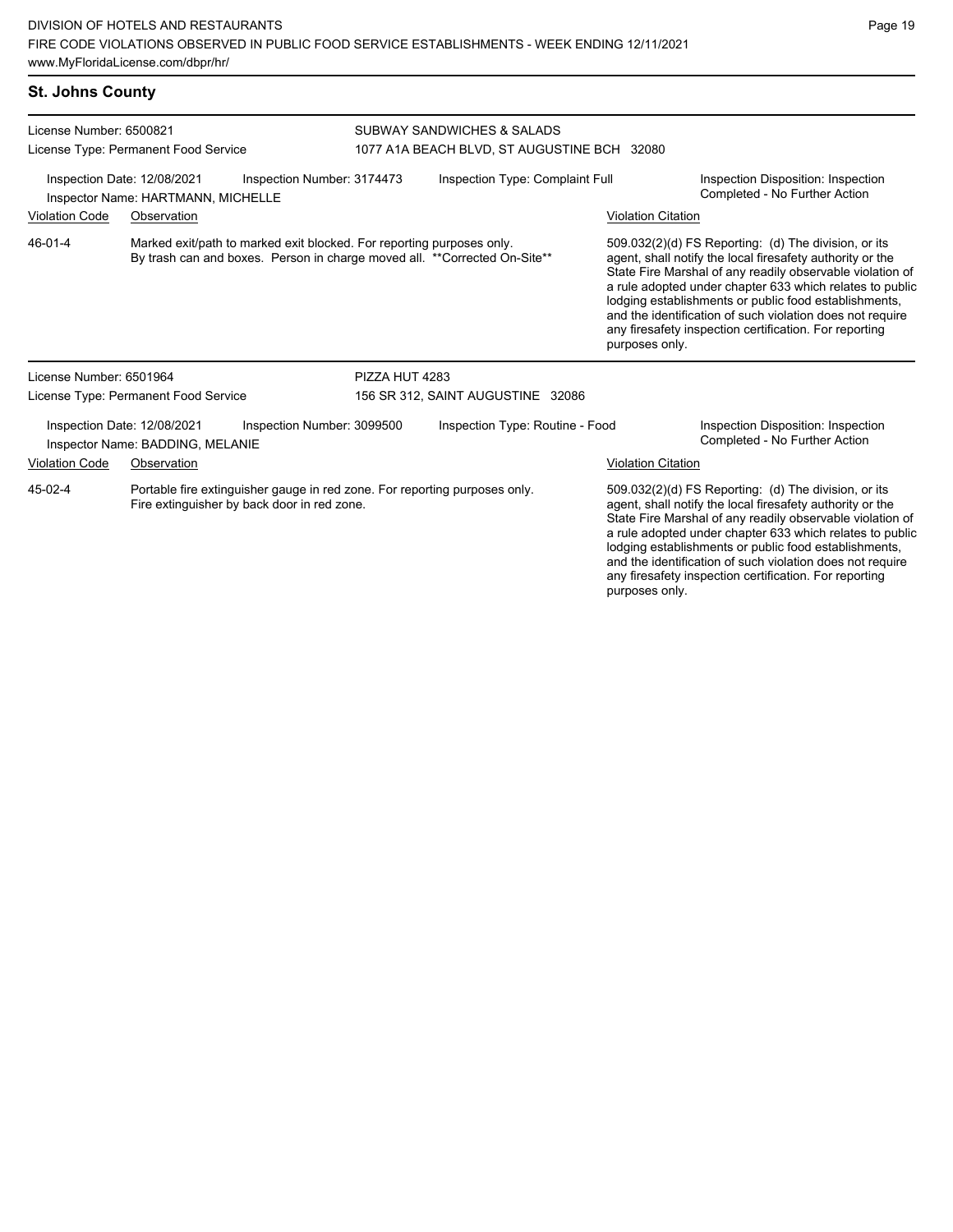Page 20

| <b>Suwannee County</b>                                                  |                                                                 |                                                                                                                                      |                                |                                 |  |                           |                                                                                                                                                                                                                                                                                                                                                                                                                            |  |
|-------------------------------------------------------------------------|-----------------------------------------------------------------|--------------------------------------------------------------------------------------------------------------------------------------|--------------------------------|---------------------------------|--|---------------------------|----------------------------------------------------------------------------------------------------------------------------------------------------------------------------------------------------------------------------------------------------------------------------------------------------------------------------------------------------------------------------------------------------------------------------|--|
| License Number: 7153136<br>License Type: Mobile Food Dispensing Vehicle |                                                                 |                                                                                                                                      | <b>TACO MILAN</b>              |                                 |  |                           |                                                                                                                                                                                                                                                                                                                                                                                                                            |  |
|                                                                         |                                                                 |                                                                                                                                      | 1003 HOWARD ST, LIVE OAK 32064 |                                 |  |                           |                                                                                                                                                                                                                                                                                                                                                                                                                            |  |
|                                                                         | Inspection Date: 12/06/2021<br>Inspector Name: BAILEY, KIMBERLY | Inspection Number: 1243109                                                                                                           |                                | Inspection Type: Routine - Food |  |                           | Inspection Disposition: Emergency<br>order recommended                                                                                                                                                                                                                                                                                                                                                                     |  |
| <b>Violation Code</b>                                                   | Observation                                                     |                                                                                                                                      |                                |                                 |  | <b>Violation Citation</b> |                                                                                                                                                                                                                                                                                                                                                                                                                            |  |
| 48-04-4                                                                 |                                                                 | Propane tank (larger than 2.7 lb. water capacity/1 lb. gas capacity) located inside<br>of the building. For reporting purposes only. |                                |                                 |  | purposes only.            | 509.032(2)(d) FS Reporting: (d) The division, or its<br>agent, shall notify the local firesafety authority or the<br>State Fire Marshal of any readily observable violation of<br>a rule adopted under chapter 633 which relates to public<br>lodging establishments or public food establishments,<br>and the identification of such violation does not require<br>any firesafety inspection certification. For reporting |  |